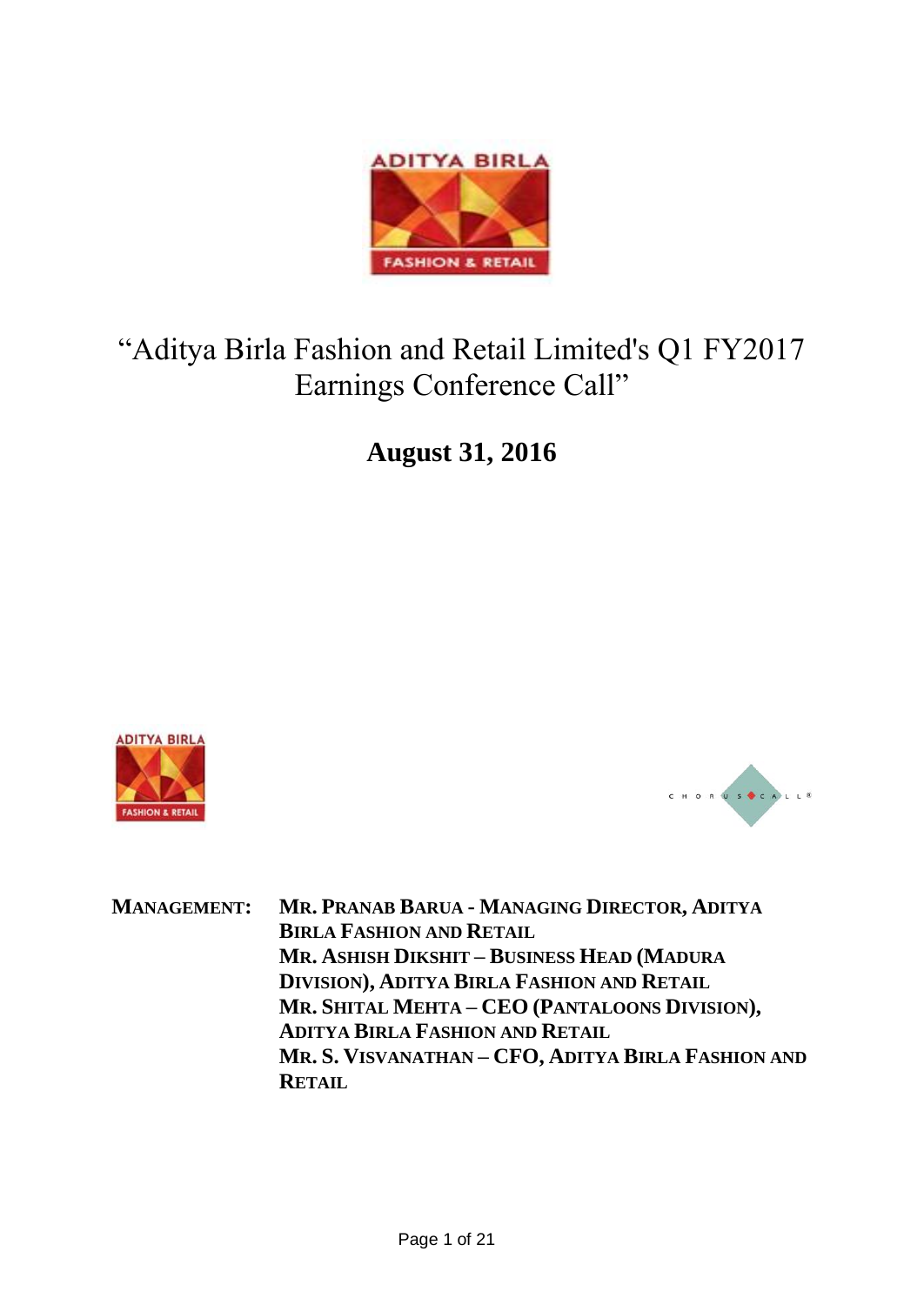

**Moderator:** Ladies and gentlemen, good day and welcome to the Q1 FY17 earnings call of Aditya Birla Fashion and Retail Limited. The call will begin with the brief discussion by the company's management on the quarter's performance followed by a question and answer session. With us, we have Mr. Pranab Barua - Managing Director, Aditya Birla Fashion and Retail along with Mr. Ashish Dikshit – Business Head (Madura Division), Mr. Shital Mehta – CEO (Pantaloons Division) and Mr. S. Visvanathan – CFO, Aditya Birla Fashion and Retail. I want to thank the management team on behalf of all the participants for taking valuable time to be with us. I must remind you that the discussion on today's earning call may include certain forward looking statements and must be viewed therefore in conjunction with the risks that the company faces. Please restrict your questions to the quarter's performance. With this, I hand the conference over to Mr. S. Visvanathan. Thank you and over to you sir.

### **S. Visvanathan:** Thank you. Good evening and welcome to the Q1 FY17 earnings call for Aditya Birla Fashion and Retail Limited. Through this opening remark, I would like to take you through a brief background of what is our view of the industry performance, our own performance for Q1 and a brief on what we expect to be as the outlook for the rest of the period. So let me start first with the industry performance.

Apparel industry continues to show differential growth pattern across different segments of the market. As large number of consumers are upgrading from unbranded to branded clothing, value fashion segment has been growing fast, this segment witnessing double digit growth both through organic offtake and rapid expansion. However, the overall industry growth has been subdued particularly in the luxury premium and super premium segments with consumer still holding back on high value purchases across all discretionary expenditure. These segments continue to experience deeper discounting and frequent promotions which is affecting the underlying profitability. In terms of channels, e-commerce growth continued across all categories, though the rate of growth seems to have slowed down as compared to previous few quarters. With major players increasingly focusing on profitability and greater consolidation in this industry, we expect that disruptive discounts will come down going forward.

Now let me come down to ABFRL performance. While I will take you through the Q1 performance detail, I thought it is important that we revisit the key pillars of our strategic direction for the company. As outlined in our previous earning calls, the key pillars have enriched the portfolio through expansion into new consumer and product segment, accelerate growth in faster growing segments of value fashion, consolidate the intrinsic profitability of Madura Business by driving margin improvement through discount management, network rationalization while continuing to invest in brand building, driving digital transformation through omni-channel program.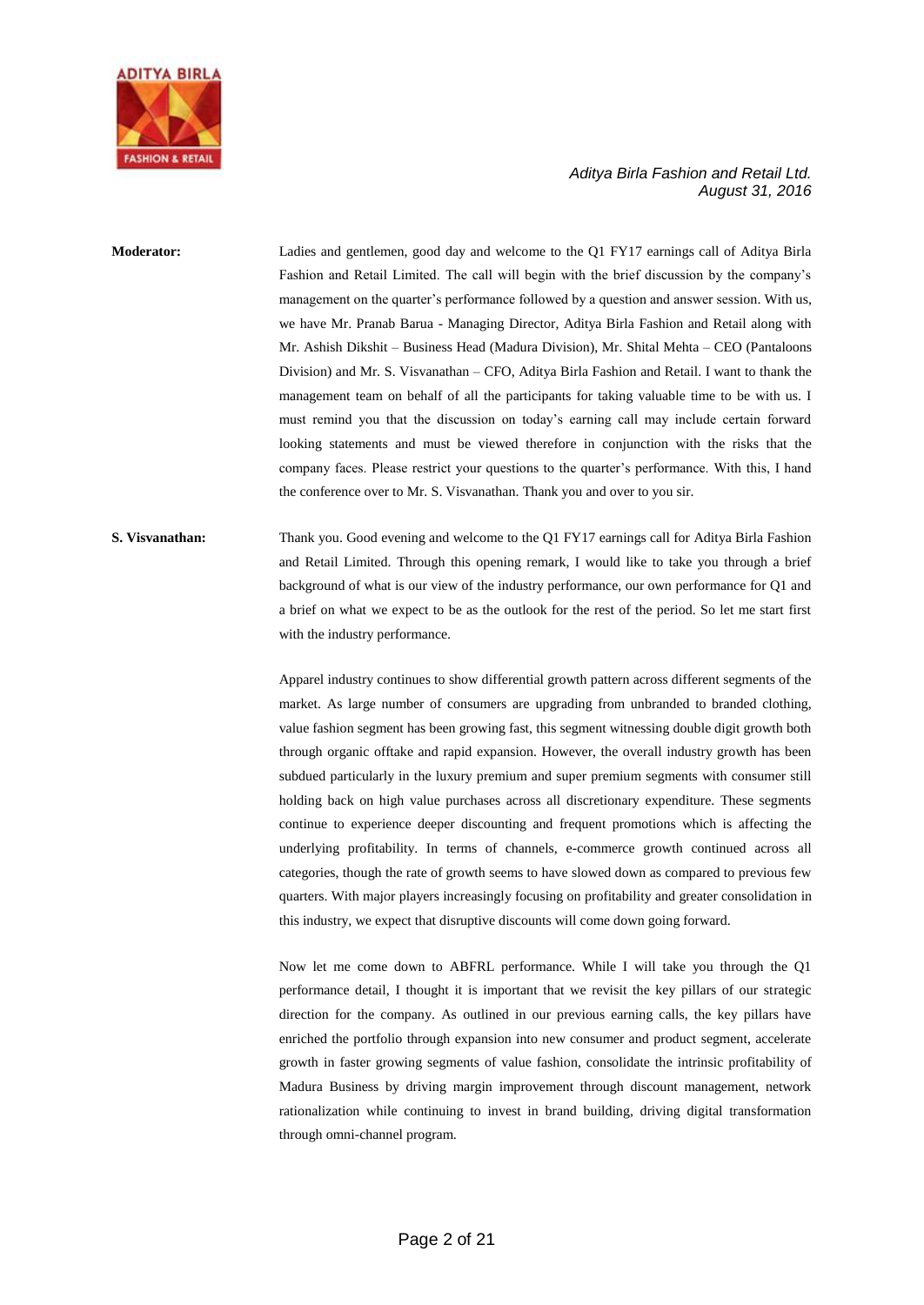

Now let me quickly brief you on what has happened in these 4 strategic pillars in the last quarter. On the portfolio expansion, I am happy to inform you that we have completed the acquisition process of F21 business for the Indian territory. The business is now integrated with ABFRL with effect from  $1<sup>st</sup>$  July 2016. With this acquisition, we have one of the fastest growing brands in the young women fast fashion space. With respect to rapid expansion in the value fashion segment through Pantaloons, the Pantaloons business continued to grow the expansion even while the same-store growth in the last quarter accelerated to 16% and was among the best in the industry. The business opened 12 more stores during this quarter taking the total number of stores to 168 with the total area of about 2.7 million square feet. We also expanded the Pantaloons franchise by opening the first Pantaloons Women's store, a unique store dedicated to the lifestyle needs of the Indian woman with offering spread across western, ethnic and accessories. We closed the quarter with two women store of Pantaloons.

Omni-channel, we continue to expand the role out of omni-channel functionalities in our retail stores. 90 more stores were added in this quarter taking the total number of stores to 100 offering various omni-channel functionalities. These stores offer a richer integrated consumer experience combining the range and variety of online business with high levels of service offered through physical interaction as stores.

Let me come to the last point, this is a focus on intrinsic profitability of Madura brand. The premium segment of the market as I told you where most of Madura brands operate has been experiencing continuous promotion and discounting affecting the intrinsic profitability of these brands. We believe that while this is a short term phenomenon and will improve, our medium term as consumer segment picks up in the second half of the year; however, in line with our strategy outlined earlier, we continue to focus on improving the intrinsic health of MFL brand. Our discounts once again in this quarter were lower than the same quarter last year resulting in improved gross margins; however, this strategy continues to impact the sales growth of the business with overall sales being lower by 3% as compared to last year. This was compounded by little bit of excess inventory in the channel pipeline. We also have rationalized retail network by closing down unprofitable stores to further improve the network health. We believe that our balance focus on brand development and cost management will help us maintain profitability going forward.

Now let me come to the highlights of financial performance of ABFRL and the individual businesses. First ABFRL, the sales for the quarter was 1,415 crores which is a growth of 8% over Q1 of FY16. EBITDA was 76 crores which is a growth of 78% over Q1 FY16; however, you must keep in mind that Q1 FY16 also had a profit elimination adjustment of 26 crores. Pantaloons business, Pantaloons ended Q1 FY17 with revenue of 574 crores, a healthy growth of 31% and an EBITDA of 26 crores, a growth of 489% Q1 FY16. It is largely achieved due to an increase in the number of stores from 134 to 168 as at the end of the quarter, a reduction in levels of discount and a strong 16% growth in like-to-like sales. The own brands revenue grew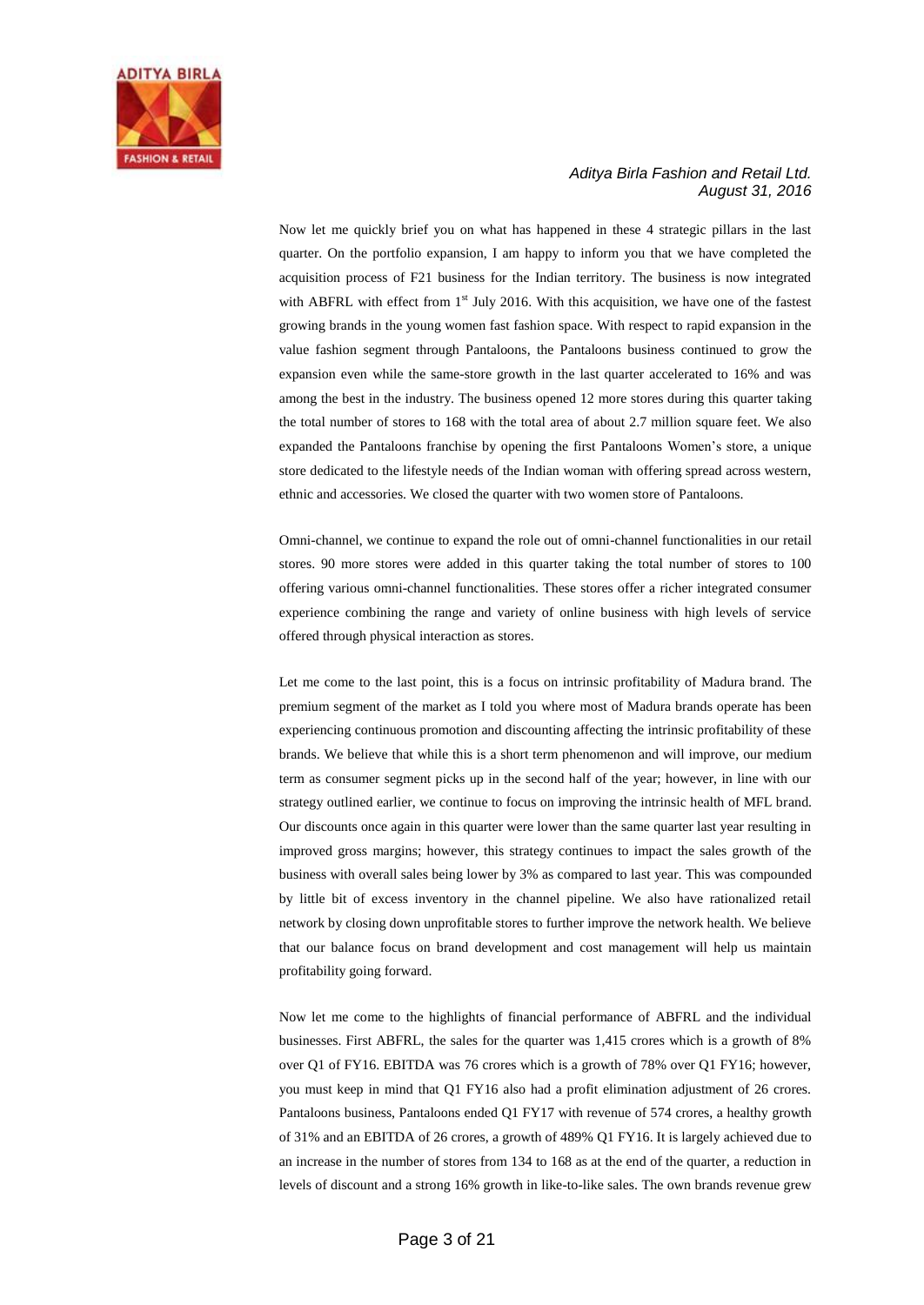

by 26.5% on a like-to-like basis. Own brands now are 63% of Pantaloons revenue, up 650 basis points.

MFL business; MFL sales were 842 crores, a decline of 3% over Q1 FY16 while gross margins for the quarter improved by 30 basis points. EBITDA for the quarter at 47 crores was lower than the 64 crores in Q1 FY16. Most of the sales decline came in wholesale channels as we controlled dispatches for end of season sales. Retail sales was also impacted by lower discounting, resulting in like-to-like sales decline of 4%. Our discounts in this quarter were lower than Q1 FY16 by 180 basis points, a reduction of 10%. We have also critically evaluated the profitability of retail stores and aggressively rationalize the network by closing the bottom 76 stores while adding 55 new stores. This will improve the network health going forward. Our results for this quarter incorporate the impact of the IndAS accounting standards. The detailed bridge is available in the investor presentation uploaded on the website.

Outlook; going forward, we expect to see an improved demand situation around the festive period in second half of the year due to improved macroeconomic factors like higher GDP growth of about 7.7%, a good monsoon, implementation of the  $7<sup>th</sup>$  pay commission and increased allocation to MNREGA. We also expect reduction of excessive discounting by ecommerce players compared to FY16. This is also backed up by the new FDA guidelines in ecommerce as well as internal focus on improved profitability. However, while H2 we expect to be better than H1 of this year and we see an improved situation in H2, the next quarter of H1 which is Q2 we expect a more subdued performance as it will be a business largely driven by EOSS. This EOSS has been longer and more competitive as compared to previous EOSS. At ABFRL, our focus will continue on the following; expansion and fast growing segments of the market, we will continue to expand Pantaloons and start growing the F21 business, selective partnership with international brands to fill up wide spaces, focus on improving the intrinsic profitability of the premium brands through calibrated discount management, cost rationalization including store network, continue to improve merchandizing and planning process, expand the omni-channel across all stores, pursue further growth through organic and inorganic routes in identified wide spaces. We will continue to be the largest and the most profitable player in the industry. We are now open to questions.

**Moderator:** Thank you very much. We will now begin the question and answer session. We have the first question from the line of Avnish Roy of Edelweiss. Please go ahead.

**Avnish Roy:** Thanks sir for the opportunity. My first question is on Madura. Sir you have been highlighting second half recovery. My question is from a FDI guidelines perspective which is impacting ecommerce, do you really expect that to be big, why I am asking this is another large listed retailer said that the coming together of Myntra and Jabong, that is in fact the bigger problem because now one of e-commerce guy has got 2 large fashion e-commerce, so that is the bigger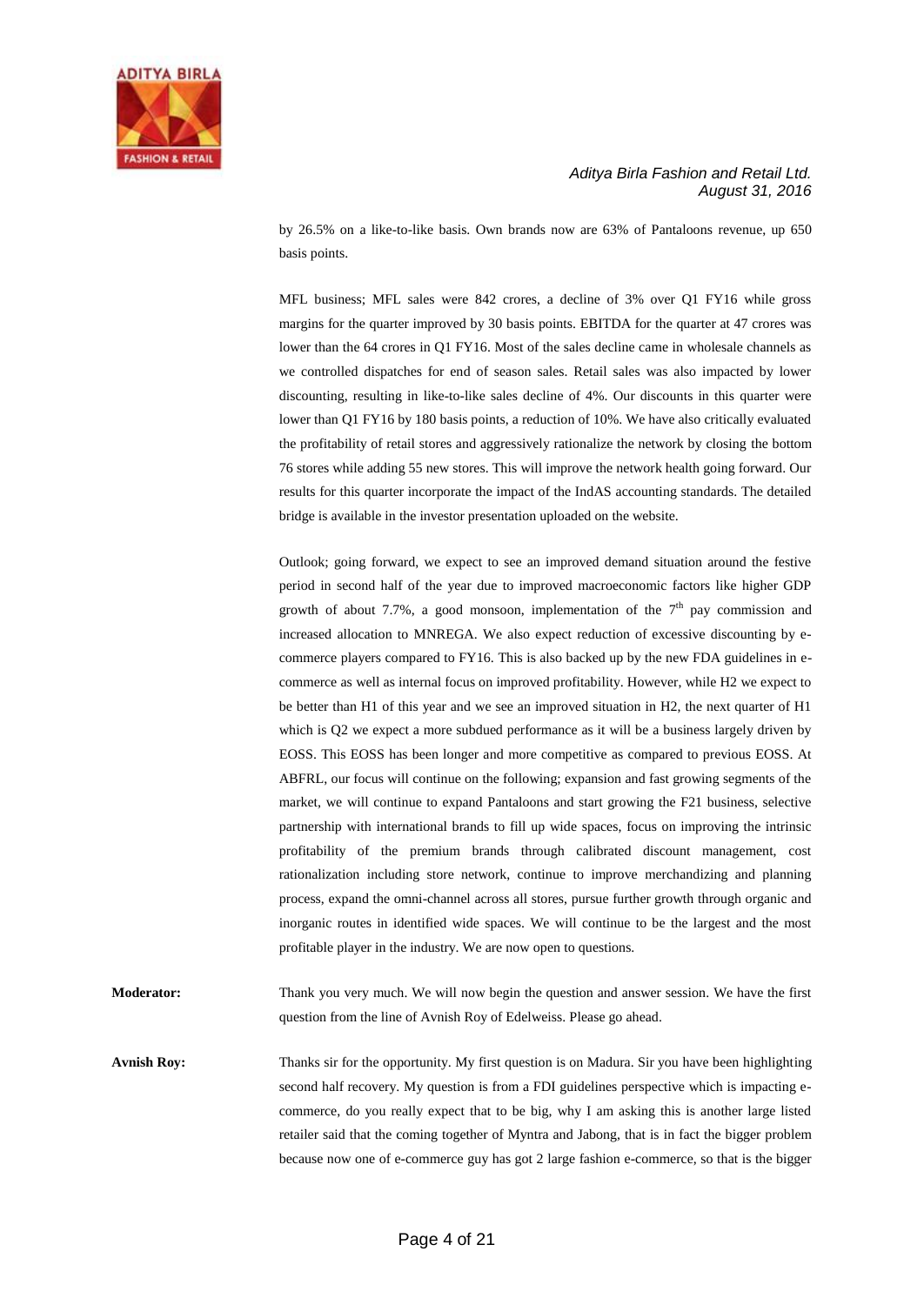

problem they are saying. So what is your take on that because now again I am seeing last one month the discounting, the advertisement has again restarted in a big way for the e-commerce?

**Ashish Dikshit:** Avnish, this is Ashish here. First of all I broadly agree, I think e-commerce industry has not reached a stage where discounting will be fully off. I think it is the reality of the industry at this point of time as the rates for customer acquisition continues. I do not think discounting as primary or at least a major vehicle for acquiring customers is not going to go away. Having said that, clearly in our discussions and in the actions that you see of the players, there is a far greater focus on looking at fundamentals of the business. I think going forward more and more players will be looking at overall economics at unit level and at company level and that should be a positive sign. I do agree however that as far as the short term is concerned, the difference may not be as large as you hear about and it might take a little while longer but at least the trajectory is in the right direction now.

- **Avnish Roy:** So sir your second half recovery what is it based on, you are saying this FDI thing, the ecommerce may take more time. So are you saying that  $7<sup>th</sup>$  pay commission, MNREGA, monsoon those will impact because those are largely rural land and it may not be too much of an impact on Madura at least?
- **Ashish Dikshit:** Yes, I do not think these are individual factors which each one you can attribute to business performance. Having said that, I think optimism, overall industrial recovery, economic growth are all likely to be more positive in the second half compared to what the first half was. We have seen in such environment with the premium brands, the propensity to spend over better products improves. It is also built around slightly better marriage season going forward which at least for our premium formal brands has always been a primary driver for some of the high value purchases. So some of the expectation is built around that, the macro factors as well as the overall conditions that we see in the market. I do not think our business performance can be explained by one single factor whether it is e-commerce discounting or it is some of the government initiatives, but it is the overall environment which actually determines the premium brands business and the market and that is where we expect the recovery to affect us.
- **Avnish Roy:** Sir my follow on question on Madura was you have closed 76 stores to improve the network health. So is there any write-off impact because of this in this quarter and why such a sharp closure and what is the plan, next one year how many more stores you want to really evaluate whether they are working, not working, are these largely in the malls standalone stores?
- **Ashish Dikshit:** No, I think just while you look at one quarter number I think I will just take you back and pull back on how our business strategy is playing out. As you saw over last multiple years, we grew rapidly through expansion of brands, sub-brands, new product categories and distribution expansion. As long as the growth was in higher double digits, it was easy to expand and get into new categories. We have found in last 12-18 months as inherent market conditions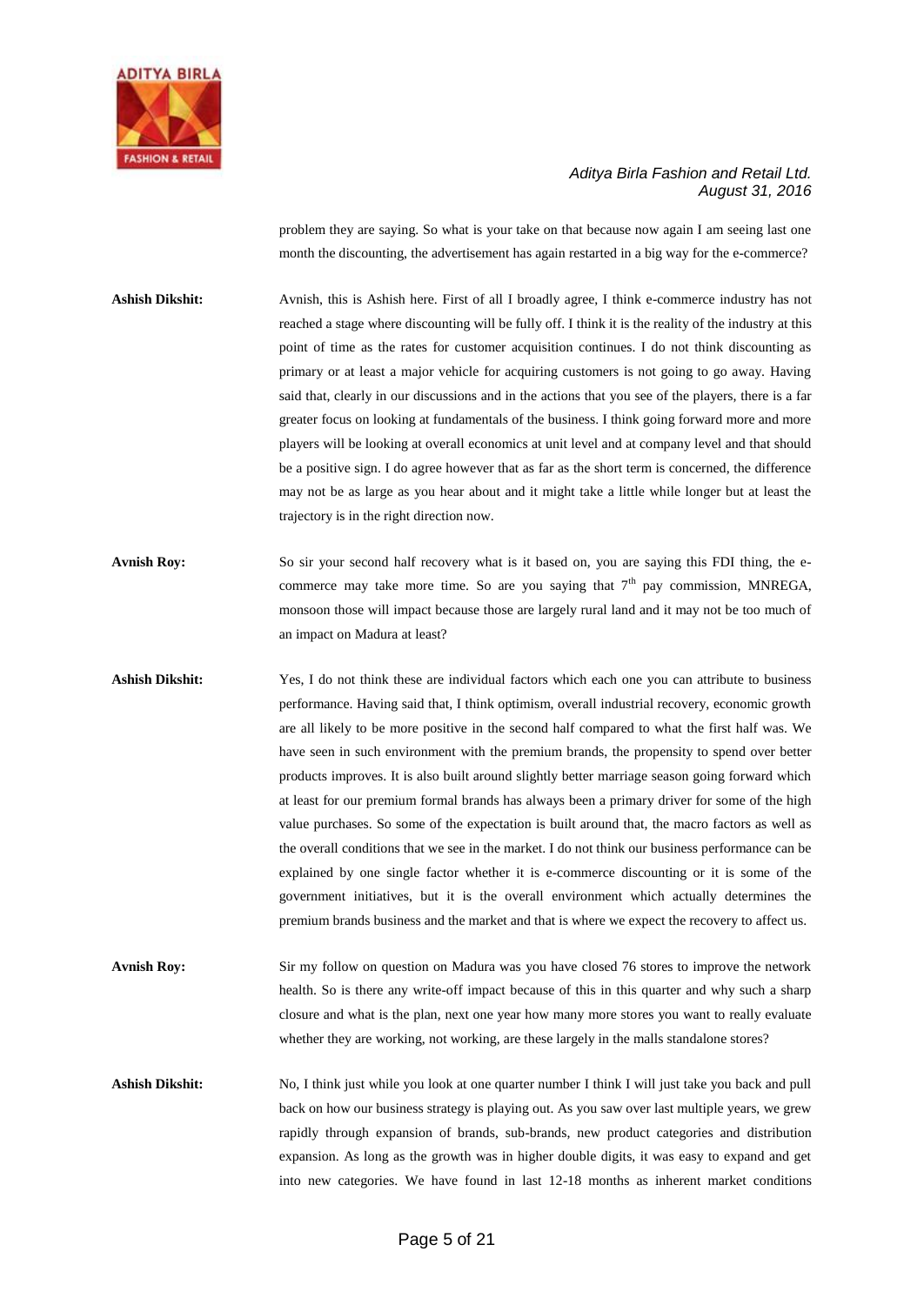

deteriorated, the kind of growth expectations that we had from the business that was not coming through and that is the right time for us to look at our overall strategies on go-tomarket. Some of the store closures that have taken place here is largely around the sub brands and some of the new categories that we had expanded into. We have become more calibrated, more watchful and we want to make sure that we calibrate our growth of network in line with the organic growth in the business. As the market sentiment improves, we will come back. In terms of overall closure in our network of about 1800 odd stores, it is not a large number. We expect may be another 40-50 stores which we will close over next 2 or 3 quarters, but I think large part of the work has been done, it is behind us and in the large network it is important that once in a while you look at the entire network comprehensively and see if there are places where improvement is possible.

**Avnish Roy:** And any write-offs you have taken in this quarter?

Ashish Dikshit: Whatever it is, store closure that comes as a part of the P&L, so there is nothing specific. These are small stores, so it really does not, individually they do not add up too much, even together the number is about 50-75 lakhs.

- Avnish Roy: Sir my last question is on Pantaloons you have done well in terms of sales growth. Could you elaborate on the franchise, how many franchise total now you have, what is the learning, what is the confidence level now? In the next one year now is there a firmer game plan on how much you want to take it to? Which parts of the country you want to take it to?
- **Shital Mehta:** As of now, we have 4 stores and we are sort of calling this is a pilot, as part of that we have 4 stores and we believe that over the next 3-6 months we will be watching this space and how this franchise store sort of performs before we actually take a more decisive call on how fast we need to expand through franchising. So I think they are still at I would say pilot stage and early signs are reasonably encouraging, but we still need to be watchful for couple of more quarters.

Avnish Roy: But this quarter you have not added any further stores?

**Shital Mehta:** No.

**Moderator:** Thank you. We will take the next question from the line of Abhishek Rangathan of Ambit Capital. Please go ahead.

**Abhishek Rangathan:** Thank you for taking my questions. I have about 3 specific questions here. One is, the volume growth in Pantaloons is 65% and the value growth is 31%. Now I understand that we have possibly changed our proposition; are we moving to a point where we are driving down price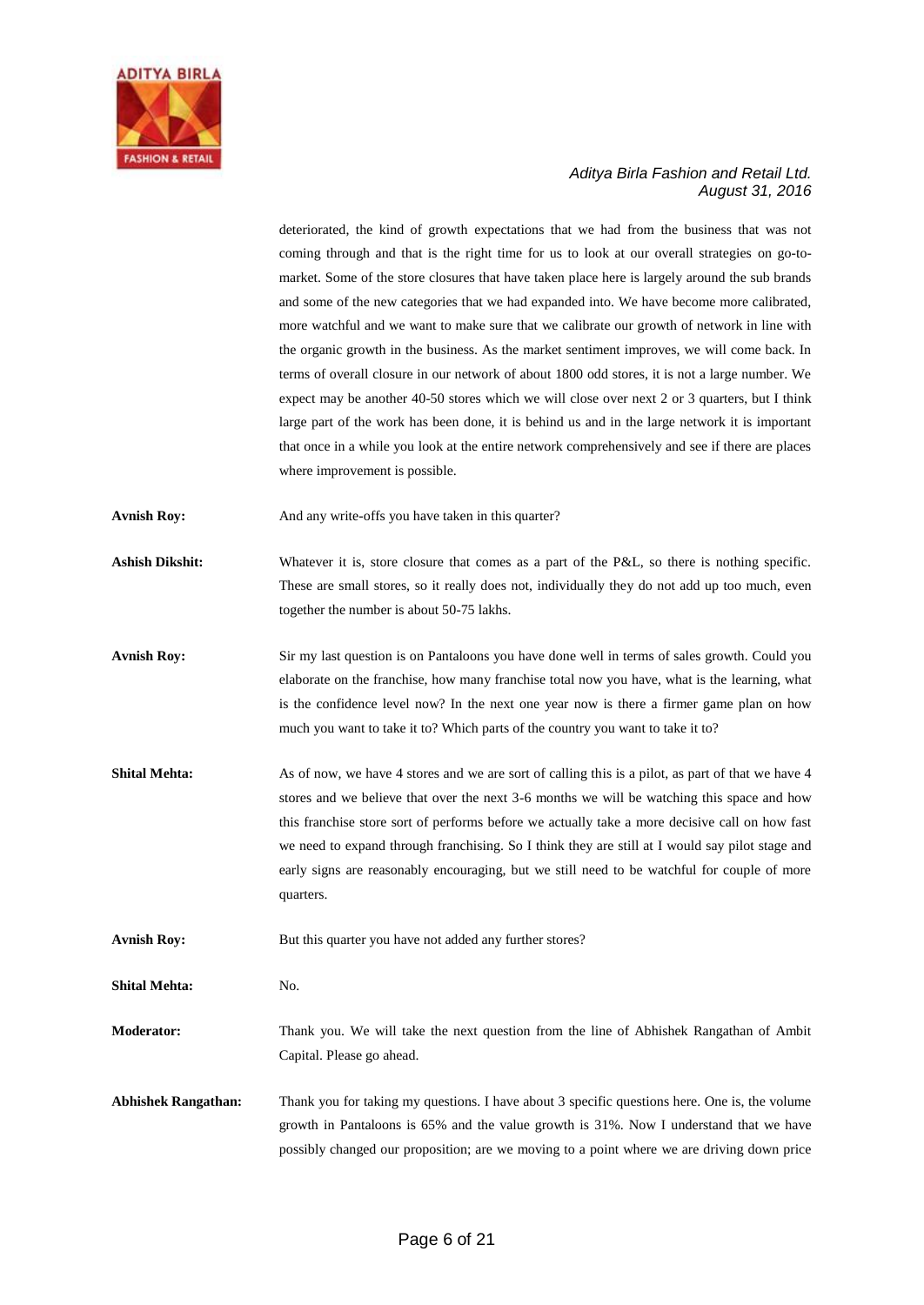

points and if that is the case as a value fashion retailer typically the gross margins are lot lower than a conventional own brand retail. How do you explain this?

- **Shital Mehta:** Just to correct the point, our overall as against this 30% revenue growth, our volume growth is 44%. The 65% growth which you are referring to is our own brands volume growth. But at an industry level and at a company level as against 30%, we are at 44%. Second point is overall ASPs we have corrected by almost 8%-9% and it was our a strategy itself that how do we achieve twin objective of rationalizing the pricing and sharpening the pricing and yet expanding the gross margin and that improvement in the gross margin is going to come through two factors, one is the share of our own brands which are significantly more profitable will go up and second is the markdowns will come down that is precisely what has happened, that despite the reduction in the price points to the extent of 7%-8%, we have been able to expand our gross margins and that is how we see playing out going forward as well.
- **Abhishek Rangathan:** Right and when you mentioned your markdowns will come down, so are you saying indicating that you will be running a lower duration of sale because this time if I understand and this is the part of the second question which I have is that you started your sale earlier, so if I wanted to understand your like-for-like growth adjusted for this, how would it be?
- **Shital Mehta:** We had actually for us the preponement was to the extent of 2-3 days and I would say that at least 2%-3% of like-to-like growth is attributable to that. So even accounting for that we had a reasonably healthy like-to-like which would still mean the double digit, yes if I have to answer your question long term, we do believe that I think our markdowns whether it is coming through our loyalty discounts or the ongoing consumer promotions or the extent of discount which we give during the EOSS as well as the EOSS period. As a combination of all that, we are very confident that we should be able to shave off the markdown percentage which should negate any effect which we are seeing through the price correction.
- **Abhishek Rangathan:** Right and if I just want to refresh myself on the like-for-like growth calculations, you would be looking at stores which were existing like-for-like stores at the end of last year right in the first quarter 2016?

**S. Visvanathan:** That is correct. Stores that are active in the entire quarter of last year. So it is exactly apple-toapple.

**Abhishek Rangathan:** Right, so that be about 104 odd Pantaloons stores excluding the factory outlet. So the basic thing I wanted to get a sense was that the like-for-like growth there seems to be 3 components, one is the EOSS, the second is obviously the initiatives you have taken and the third would be the fact that a good amount of these stores would have ramped up and they would have entered your second year of operations, am I reading it correctly? Is that also one of the reasons why the like-for-like growth has really healthy jump?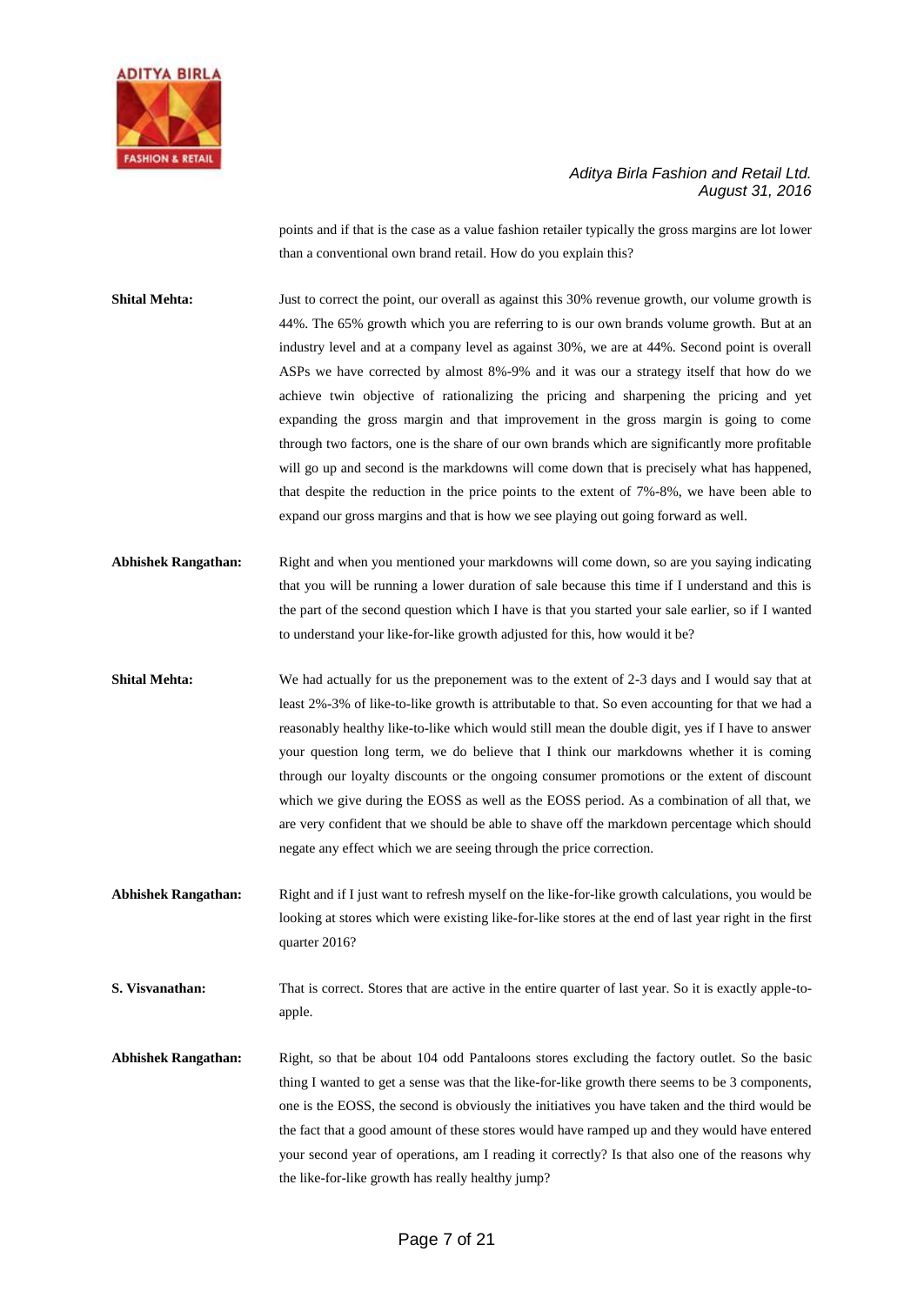

- **S. Visvanathan:** That is true absolutely. But having said that, I think even we are seeing that even more than 5year-old stores as part of our new improved value proposition, we are seeing that there is a lift which is there in the like-to-like. So having said that, the recent store which we opened in last couple of years will always continue to show higher trajectory, but we are seeing this structurally agnostic to the geography and categories we are seeing that there is a like-to-like which has firmed up.
- **Abhishek Rangathan:** Just one last question on Madura is that what explains the fall in revenue in the others category? Is the others category the large format of the departmental stores and the fact that the wholesale we have seen a slowdown, is that particularly due to resistance at price points of with respect to some of our brands?
- **Ashish Dikshit:** Others is a small part. The largest part of what constitutes others is the depletion channel sales where we sell our discounted stocks at cheap discounts at places like brand factory and other such places. As we have been repeatedly saying one of the clear intent in strategies to continue to create premium invest in brands and not go down the path of discounting and lower growth margins. As a part of that overall strategy, we have to let go of some part of depletion sales which is easy to get but built on deep discount. So that is what is the difference as far as others are concerned**.** Coming to your question around wholesale, we had explained in the previous call that as we executed our strategy of control discounting, one of the things that we need to do in the entire pipeline because you are familiar that apparel industry typically operates with retailers having stock of between 16-20 weeks which means about 4-5 months of inventory is at any point of time in most retailers depending on the throughput and velocity, they manage that. As you are correcting some of these things, this flows into the secondary sales and then retailers correct their inventory line with that. Now that effect is flowing through in the first quarter of this year. A part of it will probably get flushed out by the end of year sales and which is why when we come to H2 we will have a much healthier pipeline, a more enriched gross margin mix of the business and fresher inventory coming to the pipeline. So all the corrective measures that we have started to take towards the end of last year would probably have got cleaned up by the end of Q2 this year.
- **Abhishek Rangathan:** Understood and just for my understanding the departmental stores sales are captured in retail, is it?

**Ashish Dikshit:** No, department store is also included in wholesale. Our wholesale what we have mentioned is includes department stores plus all multi-brand outlets.

Abhishek Rangathan: But this is not based on consignment or buy or sell. It is just the channel which you are attributing to your..

**Ashish Dikshit:** That is it.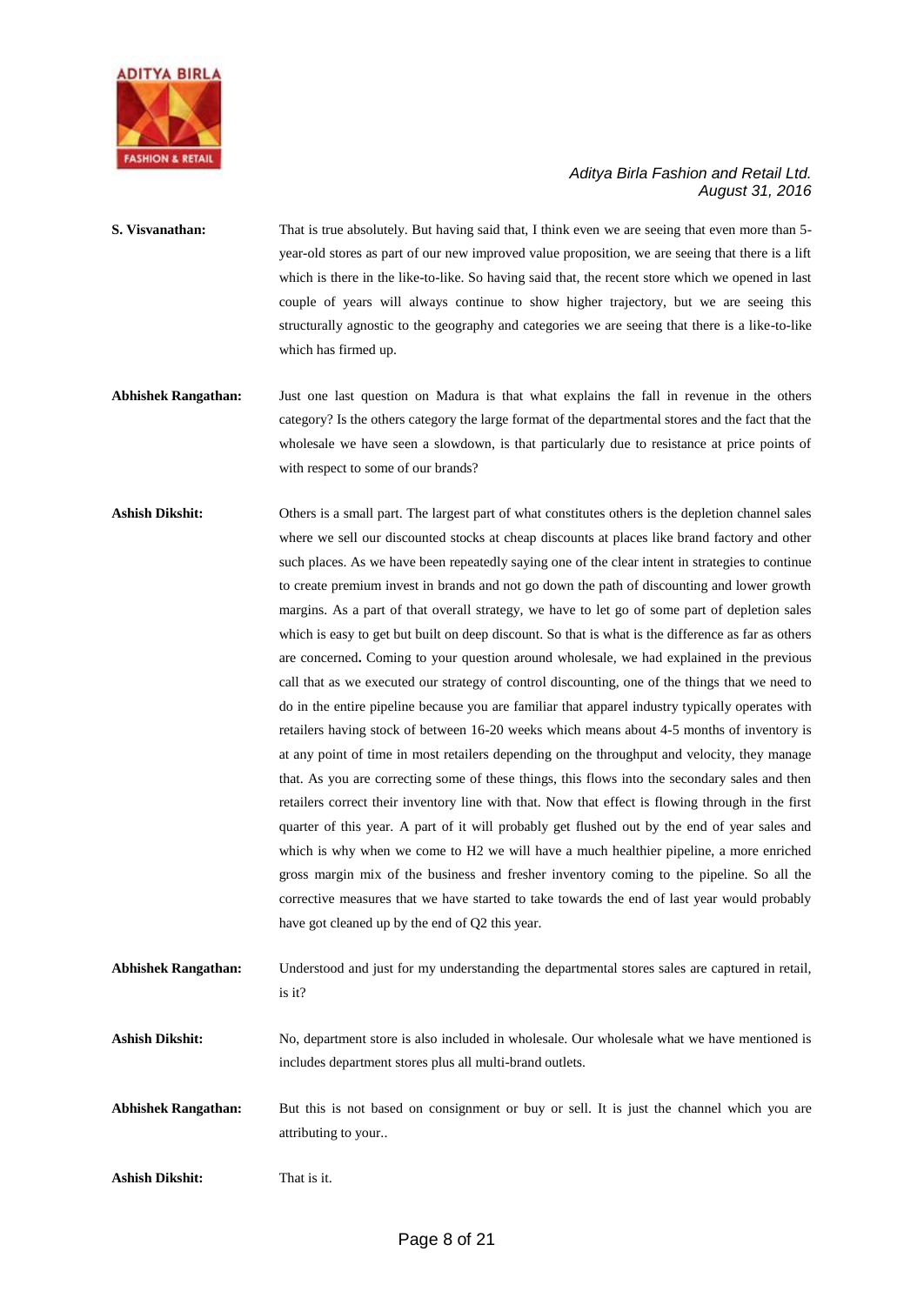

| <b>Moderator:</b>                                                                       | Thank you. The next question is from the line of Chirag Shah of CLSA. Please go ahead.                                                                                                                                                                                                                                                                                                                                                                                                                                                                                                                                                                                       |  |
|-----------------------------------------------------------------------------------------|------------------------------------------------------------------------------------------------------------------------------------------------------------------------------------------------------------------------------------------------------------------------------------------------------------------------------------------------------------------------------------------------------------------------------------------------------------------------------------------------------------------------------------------------------------------------------------------------------------------------------------------------------------------------------|--|
| <b>Chirag Shah:</b>                                                                     | Thank you very much for taking my question. Sir, in this quarter we have had a very sharp<br>increase in rent expense and employee costs, now I understand the expansion that we have had<br>in Pantaloons but is there anything else that we need to read into the rent and the employee<br>cost?                                                                                                                                                                                                                                                                                                                                                                           |  |
| S. Visvanathan:                                                                         | No, fundamentally it is basically the expansion in Pantaloons that is causing the drive in<br>increase in rental cost.                                                                                                                                                                                                                                                                                                                                                                                                                                                                                                                                                       |  |
| <b>Chirag Shah:</b>                                                                     | And you said the closure related costs were very little?                                                                                                                                                                                                                                                                                                                                                                                                                                                                                                                                                                                                                     |  |
| S. Visvanathan:                                                                         | That will actually reduce the rent.                                                                                                                                                                                                                                                                                                                                                                                                                                                                                                                                                                                                                                          |  |
| <b>Chirag Shah:</b>                                                                     | Yes, of course it reduces the rent but there is no one time closure fees that we have to pay to<br>the malls that is included in the rental expenses, right?                                                                                                                                                                                                                                                                                                                                                                                                                                                                                                                 |  |
| S. Visvanathan:                                                                         | Our total cost is only about 75 lakhs in terms of                                                                                                                                                                                                                                                                                                                                                                                                                                                                                                                                                                                                                            |  |
| <b>Chirag Shah:</b>                                                                     | Right and can you also help us on the net debt number the end of the quarter and in the<br>backdrop of relatively high gearing that we have, how do we plan to invest in the several new<br>initiatives that we have lined up going forward?                                                                                                                                                                                                                                                                                                                                                                                                                                 |  |
| S. Visvanathan:                                                                         | Our net debt at the end of this quarter is about 2089 crores and we have a plan of funding<br>going forward. So the only thing I can guarantee you now is I cannot tell you exactly what will<br>be the funding strategies that we will have for the new initiatives. Bulk of the new initiatives<br>will be financed from our internal accruals as it accrues and also we will be very cautious<br>about the net debt to EBITDA ratio and the total gearing that we have. So it will not be<br>allowed to go beyond the reasonable limits that it is there today and if there is a need, then we<br>will have to look at the financing structure to see how we manage that. |  |
| * This is an inadvertent miscommunication. The figure of Rs. 2089 crores is gross debt. |                                                                                                                                                                                                                                                                                                                                                                                                                                                                                                                                                                                                                                                                              |  |
| <b>Chirag Shah:</b>                                                                     | So is there a threshold net debt to EBITDA ratio that you would not cross?                                                                                                                                                                                                                                                                                                                                                                                                                                                                                                                                                                                                   |  |
| S. Visvanathan:                                                                         | It is difficult to say, I think between 3.5 to maybe 3.7 is probably a right number to look at.                                                                                                                                                                                                                                                                                                                                                                                                                                                                                                                                                                              |  |
| <b>Chirag Shah:</b>                                                                     | Got it and the net debt number that you mentioned is a net number, not the gross number,<br>right?                                                                                                                                                                                                                                                                                                                                                                                                                                                                                                                                                                           |  |
| S. Visvanathan:                                                                         | Yes.                                                                                                                                                                                                                                                                                                                                                                                                                                                                                                                                                                                                                                                                         |  |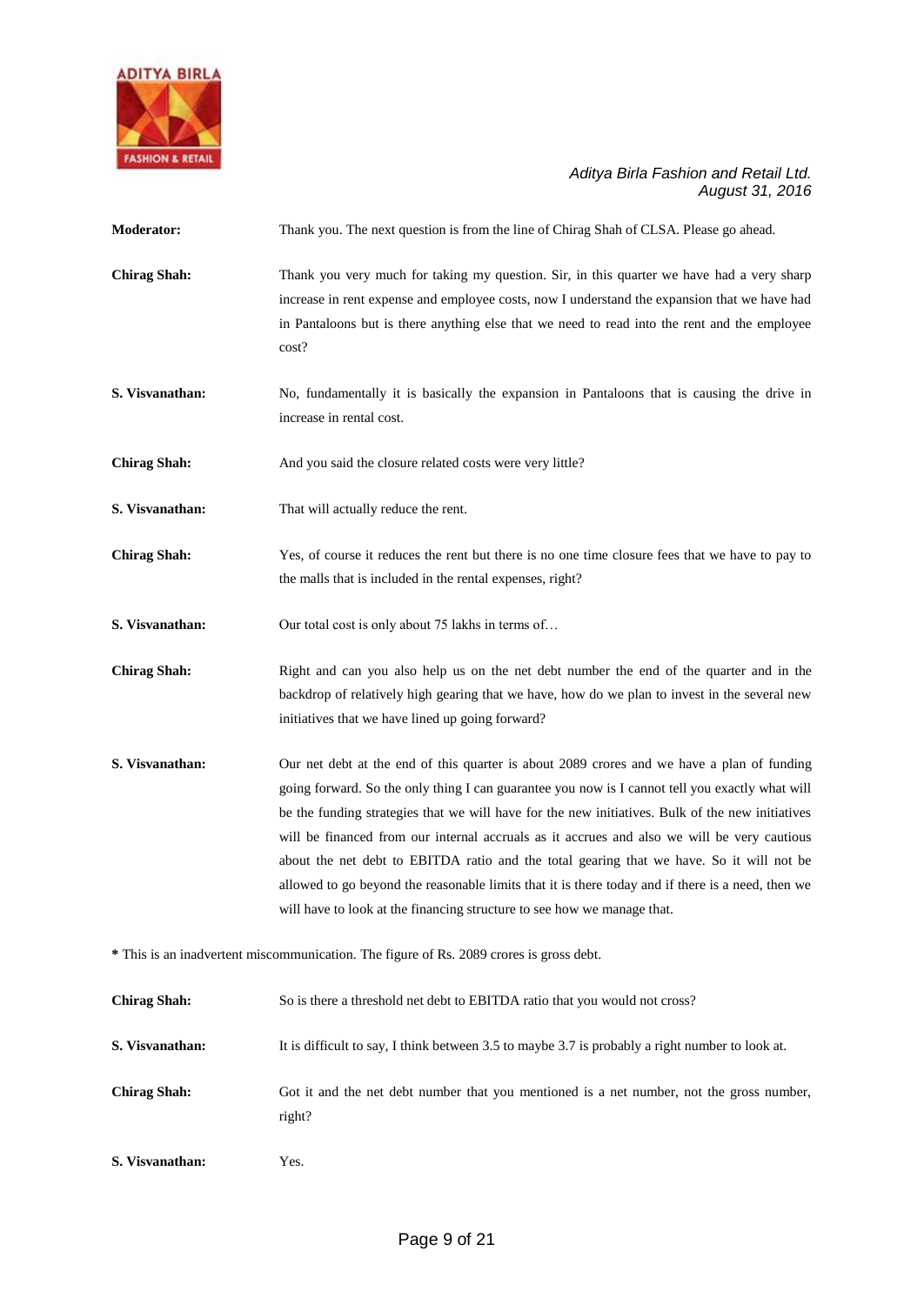

- **Chirag Shah:** Sure and Ashish would it be possible to spend some time on your brand expansion strategies, in the past we have had quite an aggressive extension strategy, so what is the market acceptance now? What is the success so far and plans going forward and in the backdrop of the slowdown that we are seeing in Madura, is there a change of thought on the investments that we are doing in brand extensions?
- **Ashish Dikshit:** See our overall strategy does not get altered by one quarter or couple of quarters here and there. We have strong faith. Most of the strategy has got played out not over 1 or 2 years but almost 5-10 years. We will continue to look at opportunities. Even as we speak, we are launching one significant brand extension by entering innerwear through Van Heusen as a first big new initiative for this year. So we will continue to stay invested in leveraging our brands, investing into the brands. What you are seeing currently is a correction which is more reflective of how we feel about market in the short term and some of the measures that we are taking in terms of improving the intrinsic health of the business. We are very conscious of the fact that as one of the leaders in the industry and one of the few companies which is profitable in this industry we must take accountability and responsibility assuring profitability of key parts of the businesses. So it is only because of that at this point of time some of the extensions that we have taken into retail and opening independent stores for each of the brand extensions that is what has slowed down a little bit. Our overall strategy of expansion through brand extension is not going to slow down. It has been a very big lever of our growth and we will continue to invest in it.
- **Chirag Shah:** Got it and just one last question, is there a revised CAPEX plans that we have for the year and just one clarification, is the debt number that you gave us is including the cash outflow for the acquisition of Forever 21 or that happens in the current quarter?
- **S. Visvanathan:** There is an element of Forever 21 in it, we will need a little bit more funding for Forever 21 going forward.
- **Chirag Shah:** So the 2,089 crores number includes the part of the payout for Forever 21?
- **S. Visvanathan:** Yes.
- Chirag Shah: Got it and on the CAPEX front sir?
- **S. Visvanathan:** CAPEX plan, I think we will be investing close to about 300-330 crores by the end of this year among all the 3 businesses, the expansion of Forever 21, expansion of Pantaloons and the usual stores opening in Madura.
- **Moderator:** Thank you. The next question is from the line of Atul Mehra of Motilal Oswal Asset Management Company. Please go ahead.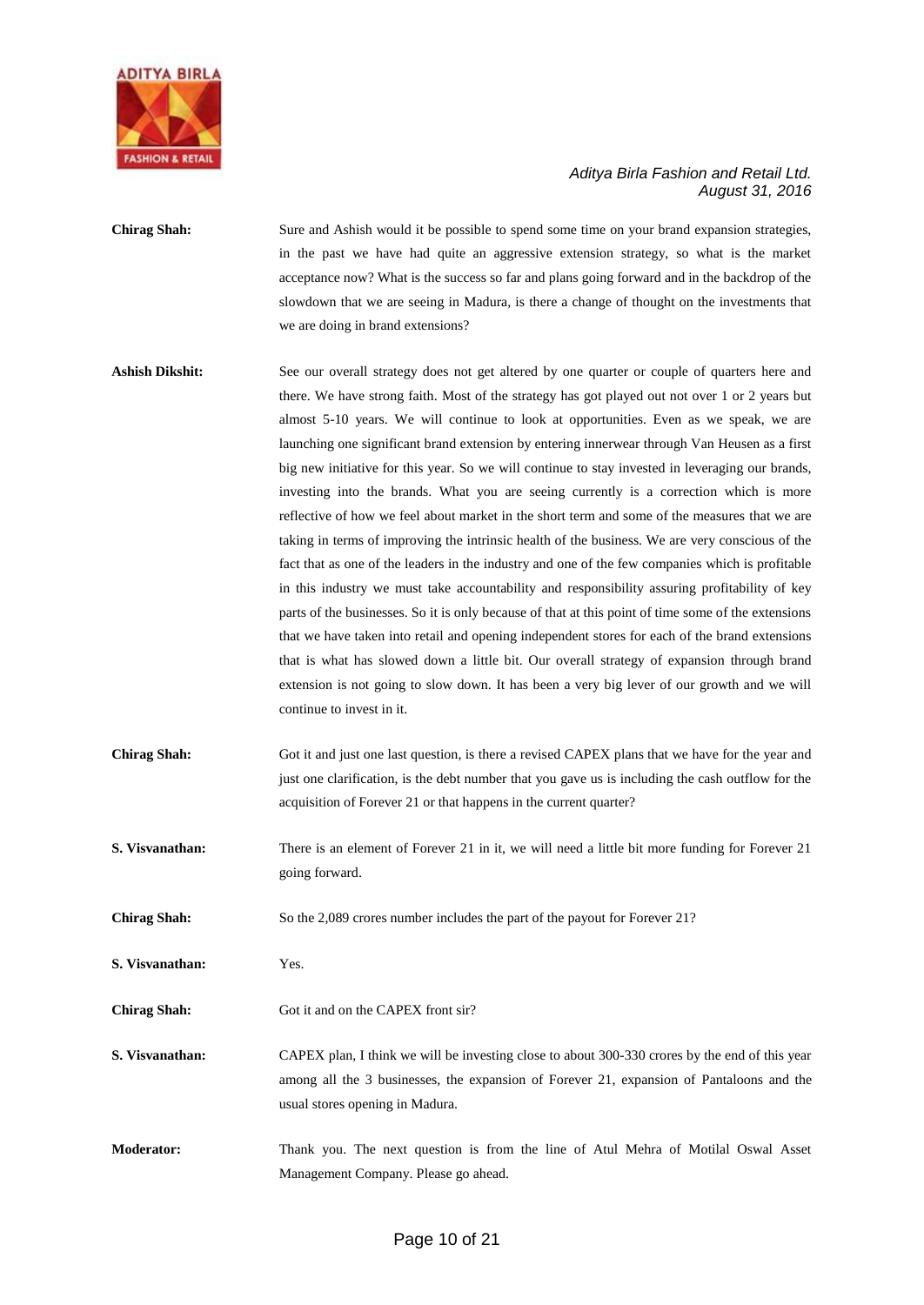

### **Atul Mehra:** Good evening and thanks for the opportunity. Just one question on Madura, as we look back in terms of last 5-10 years, so as I was going through the numbers in terms of growth, so we have not really had such level of weakness in growth for many years. I think even in 09, we were like +9% perhaps. So what is really changing in the marketplace which is resulting in such weakness in growth?

## Ashish Dikshit: There are two things which are happening. At a structural level what has happened and over last 6-7 years, we have established and created a very profitable and fast growing business through the levers of distribution and brand extensions. As the underlying weakness in the market started to step from perhaps from last 4 or 5 quarters, we have been evaluating the pace at which we need to grow at this point of time without compromising on profitability. The big shift in last 24 months has been on account of perpetual and very deep discounting and promotion that industry is witnessing as e-commerce came in and started to focus on the segment of apparel, value fashion retailers started to come in and started to create new value at the bottom of the pyramid. That has created in consumers mind, I would think somewhat short term but definitely created a situation in which there is faster and greater pull towards both in terms of channel towards e-commerce as well as value towards lower priced products. In this scenario, the choice for us was to continue to participate in this kind of competitive environment with even greater discount but we feel that would have led to a longer term erosion in margin and brand premium. We have been through such periods in past maybe not at this level of intensity, but you would recognize that the level of impact that today ecommerce is creating on industries is much higher than anything industries have suffered in last 5-7 years. So we are conscious of these large forces around us. We want to be watchful and aggressive, so that if there is a war chaste we can get after the situation once the market situation improves. The good part is we continue to keep the premiumness of our brands, continue to keep investing on the core propositions on which we want to build these brands, expanding the portfolio, keep getting into new categories and when things get let us say more normal, we are ready for a much bigger play once again. We are also in this period relooking at our challenge strategies. Omni-channel has become a big push. We will probably be the first company with 500 omni-channel enabled stores by the end of quarter 2 this year. So lot of investment in technology, processes, training our people and building infrastructure to create this big digital shift. So in some way if I have to summarize, I think the structural shift was deeper this time, making cognizant of that we have measured our growth. We have relooked at our cost structure far more carefully and deeply which is why you will see the kind of network rationalization that we are talking about. We have invested for this company to be future ready by deeply investing in technology, digital readiness and omni-channel. We think we will come out much stronger and be prepared to get back to the kind of growth trajectory that we have demonstrated over long period.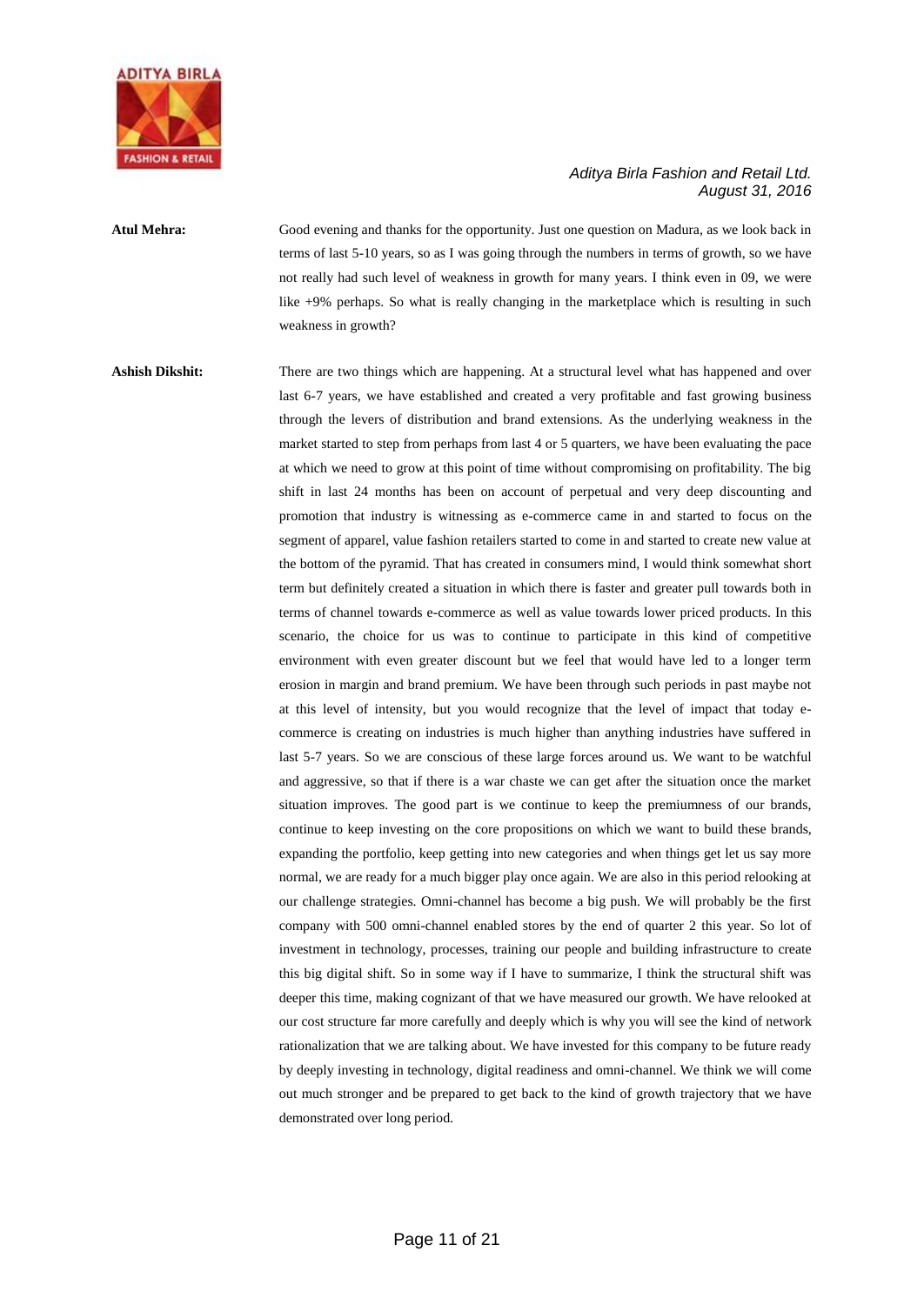

| <b>Atul Mehra:</b>     | Right and is there a major differential trend in performance of individual brands maybe at the<br>upper end or the lower end, so is there a major differential in growth trends?                                                                                                                                                                                                                                                                                                                                                                                                                                                                                                                                                                                                                                                                                                                                                                                       |
|------------------------|------------------------------------------------------------------------------------------------------------------------------------------------------------------------------------------------------------------------------------------------------------------------------------------------------------------------------------------------------------------------------------------------------------------------------------------------------------------------------------------------------------------------------------------------------------------------------------------------------------------------------------------------------------------------------------------------------------------------------------------------------------------------------------------------------------------------------------------------------------------------------------------------------------------------------------------------------------------------|
| <b>Ashish Dikshit:</b> | Not very large, but clearly the lower end of the market is more vibrant today, but it is not a<br>very big difference for us.                                                                                                                                                                                                                                                                                                                                                                                                                                                                                                                                                                                                                                                                                                                                                                                                                                          |
| <b>Atul Mehra:</b>     | And just one data point here, what will be the percentage of sales from full price sales at this<br>point in time?                                                                                                                                                                                                                                                                                                                                                                                                                                                                                                                                                                                                                                                                                                                                                                                                                                                     |
| <b>Ashish Dikshit:</b> | So it varies across brands and across categories, as you would know formal wear business is<br>less prone to in general by shear nature of amount of fashion and risk it carries, it is less prone<br>to this level of risk, but having said that there has been erosion in full price from early 60s to<br>mid to late 50s, although it is different across different brands, different in more fashionable<br>categories, lesser in more classic and formal businesses, but at a company level there has been<br>an erosion on full price both in terms of the period in which you sell full price and the amount<br>of share of business that you get at full price and which is one of the reasons that we have sort<br>of controlled our discounting. We could have brought little bit more sale during last 8-9<br>months several quarters by participating more deeply in that process, but we have taken a<br>conscious call to let go of some of that growth. |
| <b>Atul Mehra:</b>     | Right and just one final question, in terms of e-commerce given the platforms in itself, they are<br>pretty much gaining some traction, so how is our e-commerce strategy now apart from omni,<br>so are we aggressively looking at third party as an alternative channel or not?                                                                                                                                                                                                                                                                                                                                                                                                                                                                                                                                                                                                                                                                                      |
| <b>Ashish Dikshit:</b> | The answer to that is absolutely yes. We are working very deeply with the larger e-commerce<br>players to create the kind of partnership that we have created with any other channel in the<br>market. Historically, we have been the largest partner of every single player in distribution<br>channel whether it is department stores, whether it is large MBOs in the past. Same is the<br>situation with the e-commerce players. We have no doubt that we are the largest players with<br>most of the e-commerce players, I think by the time their focus came on the branded product at<br>the higher end, it took them some time to build that traction at that level, but we are very<br>confident that we will have very large business with them and we are excessively working on<br>building that.                                                                                                                                                          |
| <b>Moderator:</b>      | Thank you. Our next question is from the line of Chirag Lodaya of Value Quest. Please go<br>ahead.                                                                                                                                                                                                                                                                                                                                                                                                                                                                                                                                                                                                                                                                                                                                                                                                                                                                     |
| <b>Chirag Lodaya:</b>  | Thank you for the opportunity. Sir my first question is related to digitizing the stores, when we<br>say we are digitizing the omni-channel in the 400 stores, so what is the cost associated to the                                                                                                                                                                                                                                                                                                                                                                                                                                                                                                                                                                                                                                                                                                                                                                   |

same?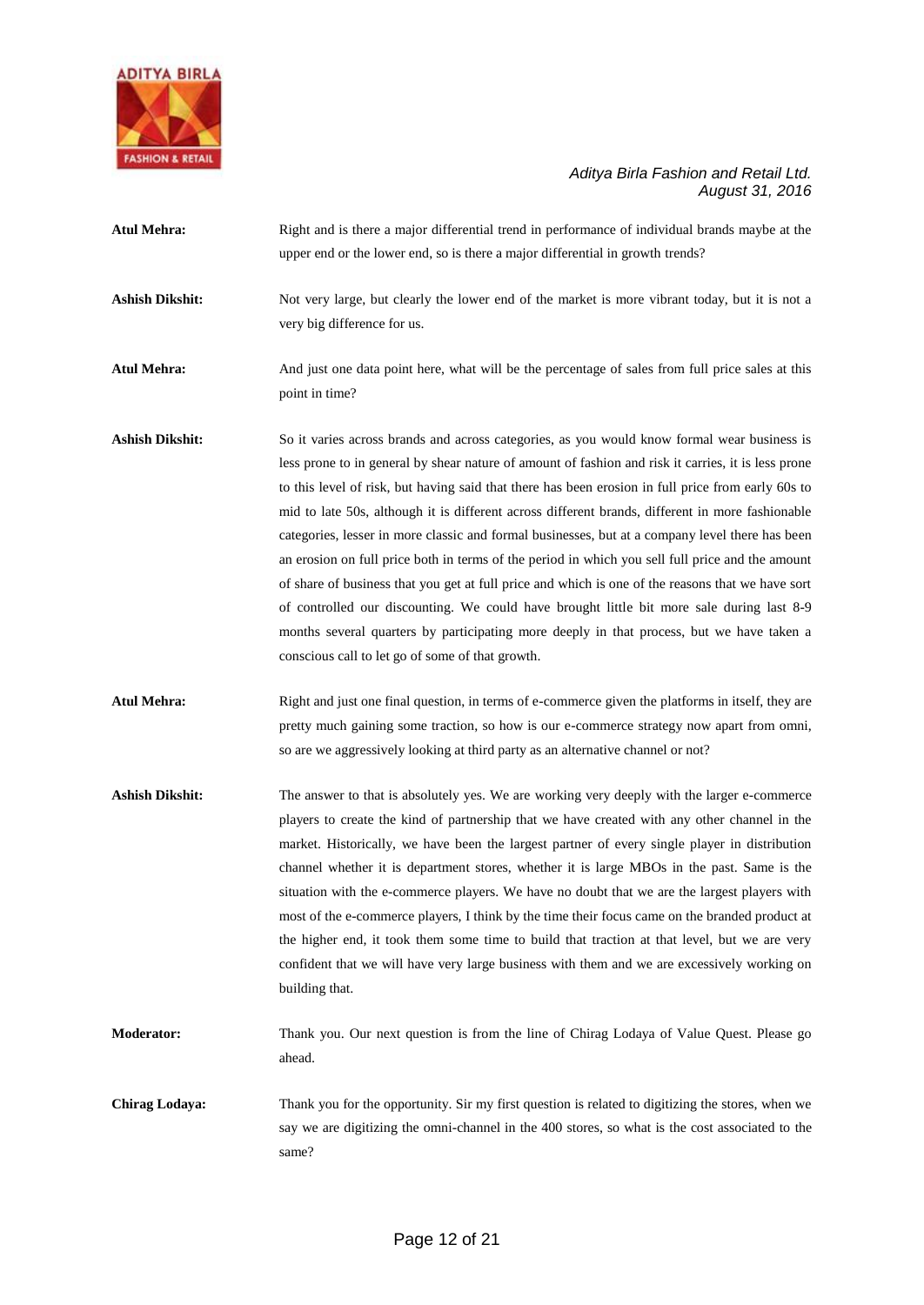

| <b>Ashish Dikshit:</b> | There are two elements of cost. One is the fixed cost that happens at the center when you<br>create IT infrastructure for that. Most of that cost is behind us. We have invested close to about |
|------------------------|-------------------------------------------------------------------------------------------------------------------------------------------------------------------------------------------------|
|                        | 20 crores across platforms, building platforms, implementation of that. What we are doing is                                                                                                    |
|                        | now at a store level spend and that is the incremental store-by-store. It has two elements, one is                                                                                              |
|                        | to create endless aisle in each store which means each store would be able to offer consumers                                                                                                   |
|                        | inventory across all warehouses and stored locations and in some of the largest stores, there is                                                                                                |
|                        | a digital display, but that individually each store is able to absorb that as a part of its overall                                                                                             |
|                        | economics. So it is not a big number which is going to shift anything as far as the overall                                                                                                     |
|                        | business is concerned. The big part of the investment was the capital investment in building the                                                                                                |
|                        | IT infrastructure for it which is behind us.                                                                                                                                                    |
| <b>Chirag Lodaya:</b>  | Correct and secondly on CAPEX plan, so what number of stores we are looking to add in                                                                                                           |
|                        | Madura, PFRL and Forever 21, if you can give some sense?                                                                                                                                        |
| <b>Shital Mehta:</b>   | So in Pantaloons, we are looking to add about 50 stores.                                                                                                                                        |
| <b>Chirag Lodaya:</b>  | It is net additions, right?                                                                                                                                                                     |
| <b>Ashish Dikshit:</b> | Yes, net additions. Forever 21 is bit early, we are absorbing the business. We have a pipeline                                                                                                  |
|                        | of the stores but I think it is too early for us to give you a sense. There is a large pipeline, but                                                                                            |
|                        | we want to absorb that before we actually start opening this store, but there is a fairly attractive                                                                                            |
|                        | opportunity there. I think at this point of time between 5 to 6 stores is what we should be able                                                                                                |
|                        | to open by the end of this year. In Madura as I said, our store expansion is also married with                                                                                                  |
|                        | network rationalization that we are undergoing. We would look to open about net 100 stores                                                                                                      |
|                        | which is post rationalization of the network in the kitty by the end of this year.                                                                                                              |
| <b>Chirag Lodaya:</b>  | Okay and sir in terms of margins, so how are we looking in overall margin trend for Madura?                                                                                                     |
|                        | Are we seeing this Madura margins to deteriorate further this year and start improving from                                                                                                     |
|                        | next year or the trend is positive?                                                                                                                                                             |
| <b>Ashish Dikshit:</b> | I think we have just gone through a phase where most of the corrections we have sort of                                                                                                         |
|                        | implemented in Q4 and Q1. We expect the positive impact of all the changes that we are                                                                                                          |
|                        | making to start emerging from Q3-Q4. We expect our H2 margins to come back to in fact be                                                                                                        |
|                        | better than H2 of last year. On a year basis therefore we hopefully should be very close to what                                                                                                |
|                        | we achieve last year and we should be looking a positive trajectory from there onwards.                                                                                                         |
| <b>Chirag Lodaya:</b>  | And sir lastly, if you can give some sense on A&P, how it is shaping up?                                                                                                                        |
| S. Visvanathan:        | We had mentioned in several calls before that that Pantaloons operates with about 2.5% of                                                                                                       |
|                        | advertising through sales promotion. Madura as a portfolio brands operate between 4%-4.5%.                                                                                                      |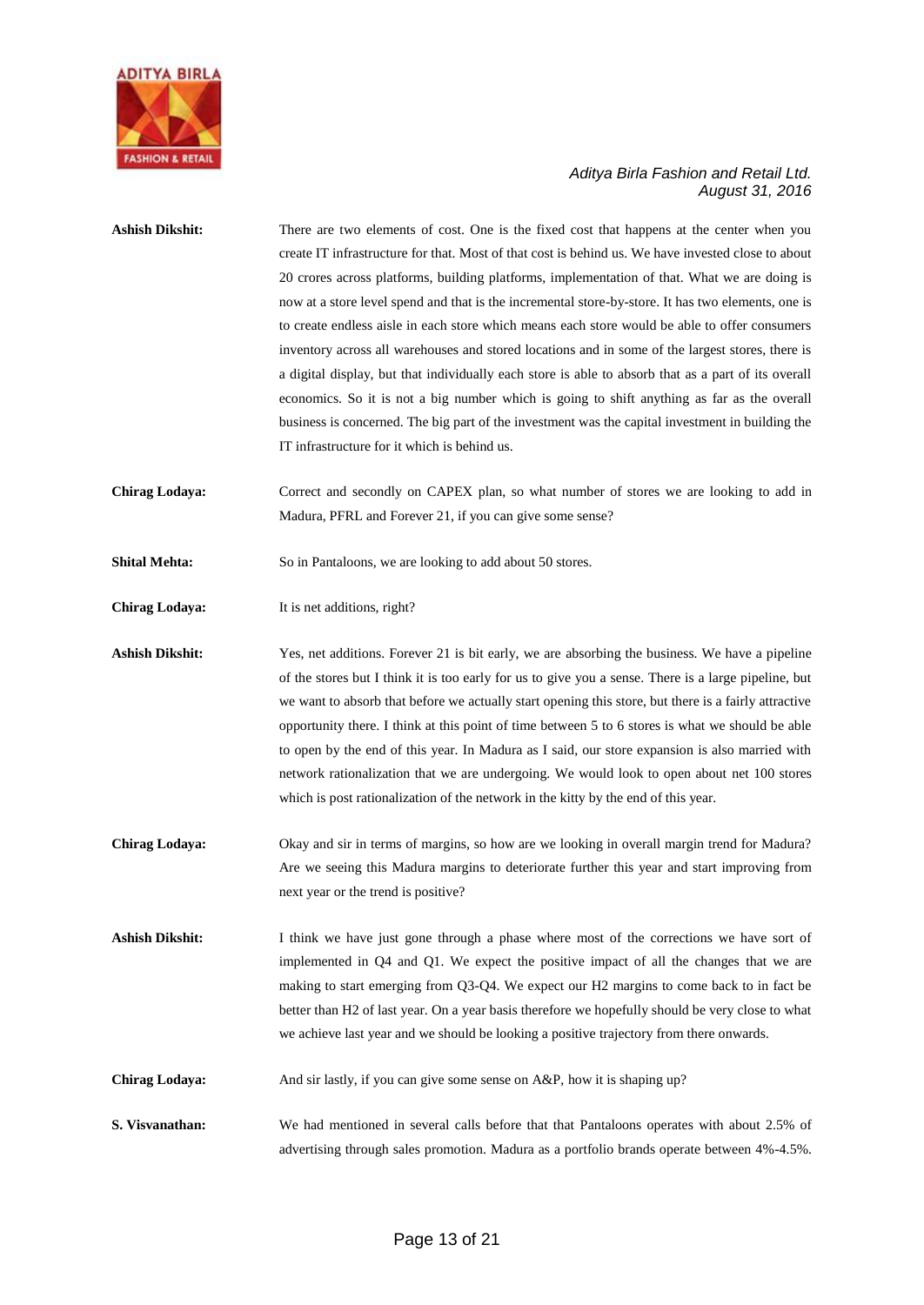

There would be quarters where it is higher, there are some quarters where it is lower but that is more a function of timing of festivals and other activities and I do not see a big shift in that.

**Chirag Lodaya:** The reason I am asking, so last year you were mentioning your overall A&P spends have gone up drastically in FY16 as compared to FY15. So just wanted to get sense in FY15, we will see this overall A&P intensity going down or it will be maintained in the same level?

Ashish Dikshit: I think there was a particular quarter when this question was raised where Q3 of last year spends were exceptionally higher because we had come back with a fairly great intensity in the market at that point of time, so that is one quarter exceptional impact. Some of that has shown in the full year, but going forward as in the past we will operate at around 4%-4.5%. It will keep marginally changing as we look at different parts of the market differently.

**Moderator:** Thank you. We have the next question from the line of Sujay Pai of DH Consultants. Please go ahead.

- **Sujay Pai:** Thank you for taking my question. My question is around Pantaloons. Primarily the growth for Pantaloons seems to be coming from the women's wear segment. I just wanted to understand about the launch of Pantaloons kids and do we have some sense of number on the kids wear segment and how this strategy is panning out and on a full year basis how the numbers would look like?
- **Shital Mehta:** As you rightly said, we are the leader in the women's space and we had taken a strategic call that we want to develop also the adjacent market which is where the kids opportunity was identified, right now for both segments as we continue to grow aggressively in our own stores in terms of the mix of women's as well as in kids, we have also initiated the pilot of specialty stores. So we have now till Q1 we have two women stores which we opened and one kid store. These are the 3 stores which are right now going through the pilot. Early results are again encouraging, but as I was saying earlier as well, franchising as well as the specialty stores of kids and women, all these 3 initiatives are right now through the pilot and only after we have opened at least 8-10 stores each in each of these 3 initiatives, we will be able to take a more stronger view on how do we need to expand on these 3 formats going forward.

**Sujay Pai:** Right and also I just wanted to understand whether the omni-channel strategy is playing out as was expected?

**Ashish Dikshit:** So the omni-channel stores which we had launched is just about couple of months back. The real impact will have to see over a longer period of time. Right now, it is too early to say the contribution is less than 5% coming out of omni-channel sales at this point of time and the stores where it is launched. We will have to wait and watch how consumers react to that, but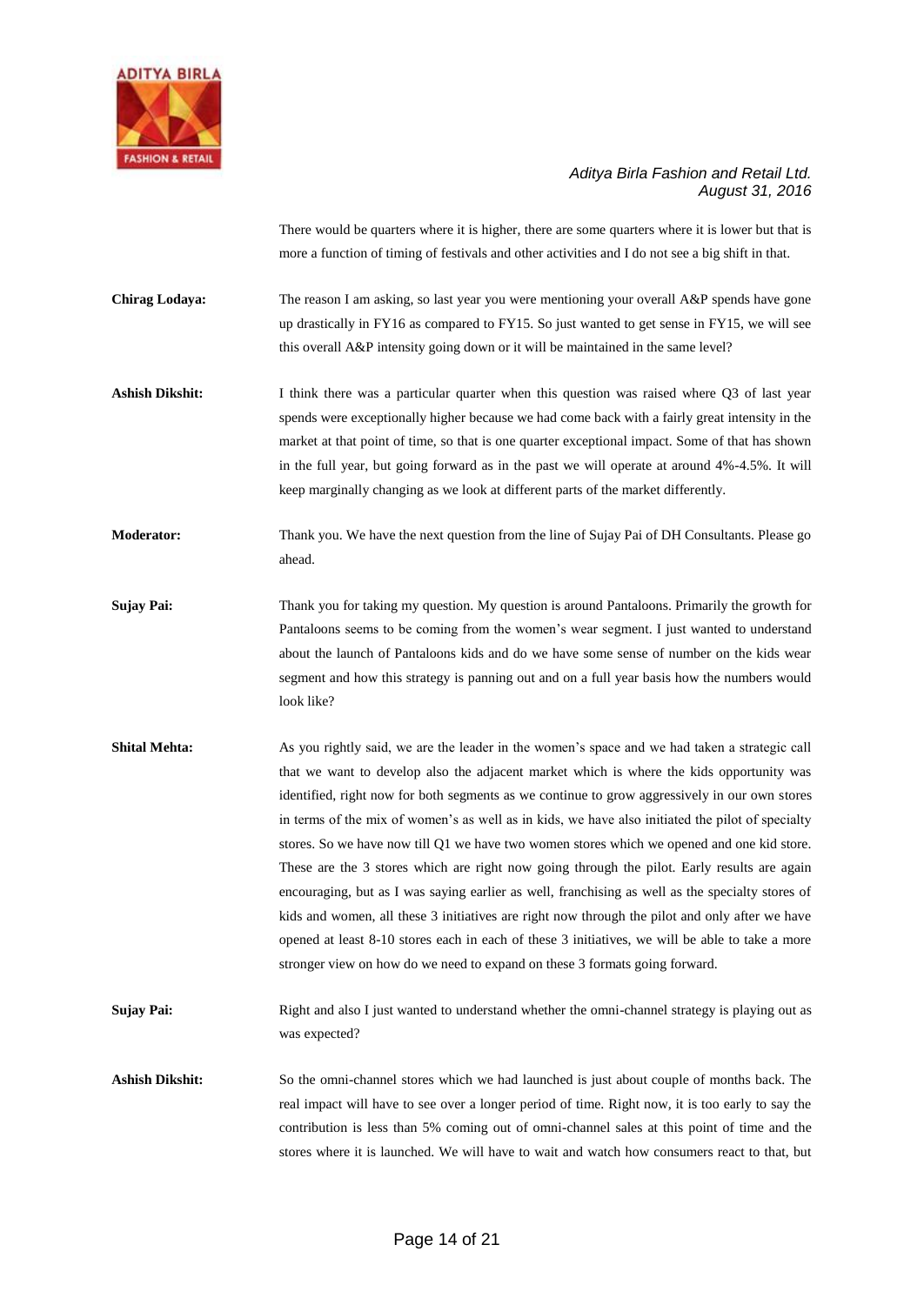

we feel that there is a large opportunity of missed sales that our store team will be able to fill up through this strategy.

**Moderator:** Thank you. Next question is from the line of Maulik Patel of Equirus Securities. Please go ahead.

**Maulik Patel:** Couple of questions. First one is on your strategy on the category extension which you embarked some time 2 years back, can you please give update on that?

- **Ashish Dikshit:** Sorry, this question is with respect to Madura Pantaloons. So strategy of category extension is really not new strategy. We have been at it for a very long time, I would say as far back as 8- 10 years. We continue to look for opportunities. The key categories that we had extended was really new usage occasions and consumer segments and therefore as casuals market grew, we expanded our brands into casuals, we launched denim in most of our brands where we felt that consumers are amenable to buy denim and casual products from our brands. We got into accessory categories like shoes and handbags. So much of it is play and in action, these are early days, most of these categories of new products are sub 100 crores individually, but over a long period of time, each one of them will become substantial part of our business. As I mentioned earlier in the call that we have now decided to extend play into innerwear segment that is the new category extension that we are looking at. Each of these categories take a few seasons to evolve where the product gets firmer, we get better understanding of the market and the category performance becomes more stable and it takes after that couple of years for it to get to some size and scale. So we will continue to keep looking at opportunities, keep expanding this. It helps the brand in 2 ways. One is once the consumer comes in, we are able to get a greater share of the wallet. Secondly, it allows to make our retail more productive. Third, it gives us in distribution new spaces and new ways to grow through new channels and each one of them therefore sort of aid in building stronger business.
- **Maulik Patel:** And sir second question is on the macro and related to the GST, what could be the revenue neutral rate for both as an entity and probably is there any difference between the Pantaloons and the Madura?
- **S. Visvanathan:** See our current calculation shows based on the current structure of taxes, revenue neutral rate between 13.5%-14%. It is not different for Madura and Pantaloons.

**Maulik Patel:** And let us say if it comes into around 18%, then there could be a some kind of a slowdown in terms of volume growth in FY18 if it is implicated?

**S. Visvanathan:** If it is happening only to Madura, the answer is yes. It is happening to the entire industry, whatever rate happens, happens with the entire industry. So the industry as a whole will have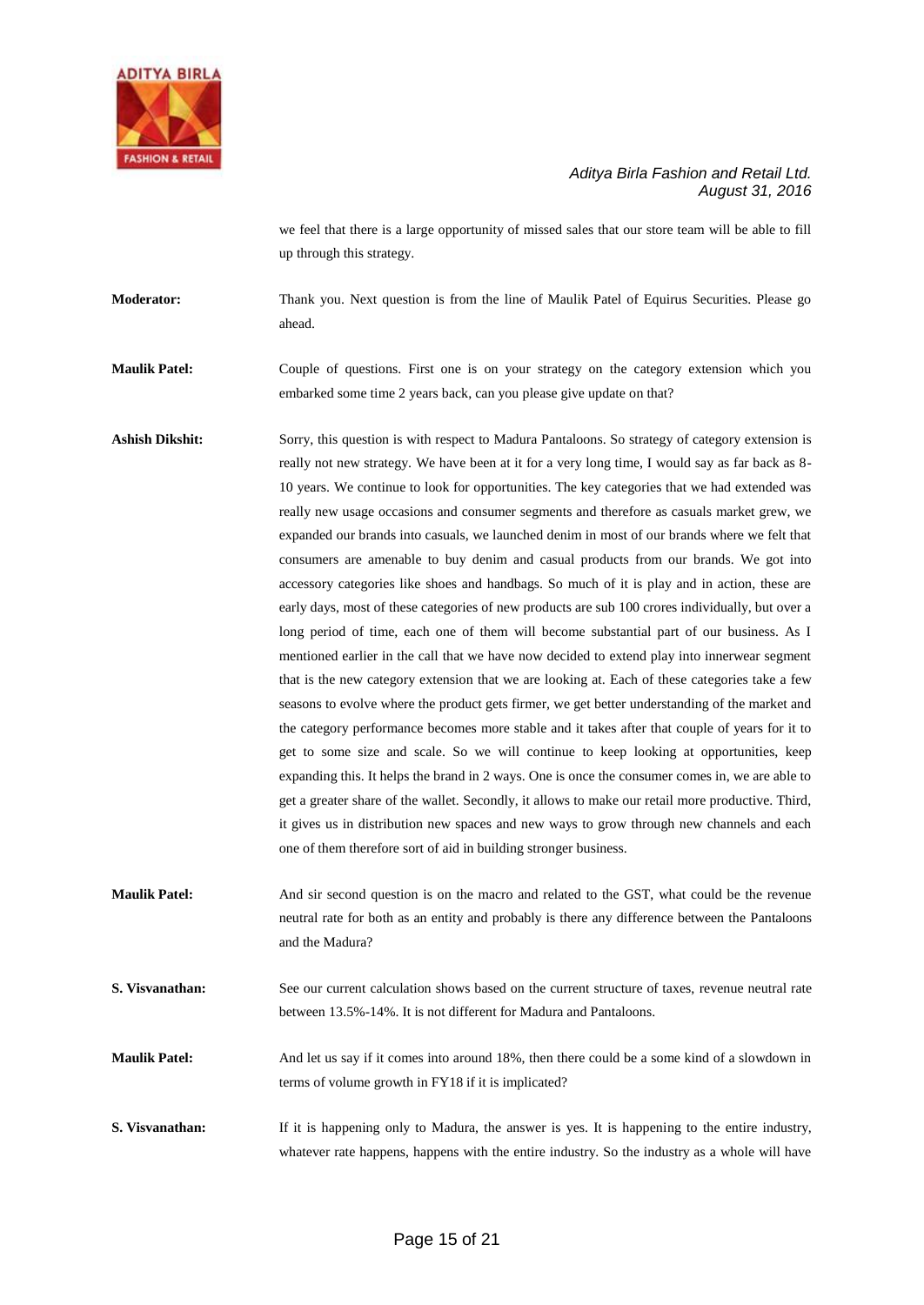

to look at prices, will have to look at vendor negotiations, will have to look at cost management and try and manage the situation at that point of time.

**Moderator:** Thank you. Next question is from the line of Tejas Shah of Spark Capital. Please go ahead.

**Tejas Shah:** Thanks for the opportunity. My first question pertains to Madura. Our new strategy we are following of controlled discounting, our gross margins improved as we mentioned, but because of the strategy and because of the lower throughput, EBITDA took a hit. Now just wanted to understand what is the goal we are seeking from this strategy because clearly we would not be gaining market share if not losing and lower throughput is also not allowing margins to improve. So just wanted to understand what is the objective evaluation of the strategy from the numbers perspective?

**Ashish Dikshit:** So Tejas, I think in the short term if you look at any strategy like this, it would have the impact that you are suggesting which is the throughput comes down at some level, your fixed cost structure remains at what it is and therefore on EBITDA in the short term, they tend to have the negative impact and which is really what is playing out. So we were conscious of it and we were aware of it. As we have repeatedly said that we need to build this business over a longer term. Our ability and the desire to create reasonable premium for our brands to build a profitable business will continue to remain goal. When we are taking short term corrections like this, couple of quarters will go because you are also aware that this is an industry with 6-9 months of design to supply lead time. So even as you are playing out that strategy correcting your price value equation, making sure inventory is clean across the channel, in the short term it has the kind of impact that it is having for us and we are prepared for it, but what we did not want to do was to go down a path where we sort of become leaders and further perpetuate continuous discounting and deeper discounting which the whole industry will suffer from and therefore lot of our actions are built around intrinsic value proposition, working on them, improving on them and making sure that in the short period, the resultant impact it has both on higher inventory and lower secondary sales is something that we sort of grind through our way. Focus comes back on cost, we are looking at rationalization of network, looking at every piece of selling expenditure and overhead to see how to leverage cost lot better. So as a company, we have decided to take a hard look at some of these things with the medium term perspective and in the short run therefore it does play out economically in the way you have described, but we are confident that this is the right thing to do.

**Tejas Shah:** And continuity on that question when we look at some of our peers margin who have perhaps not as strong brand equity as we have and in some of the foreign brands where they are paying 5% or 4% royalty, even after that they are also delivering much higher margin than Madura brands portfolio. So just wanted to understand where is this gap because I believe the whole advantage of having that 4%-5% to ourselves is to be more competitive either on pricing or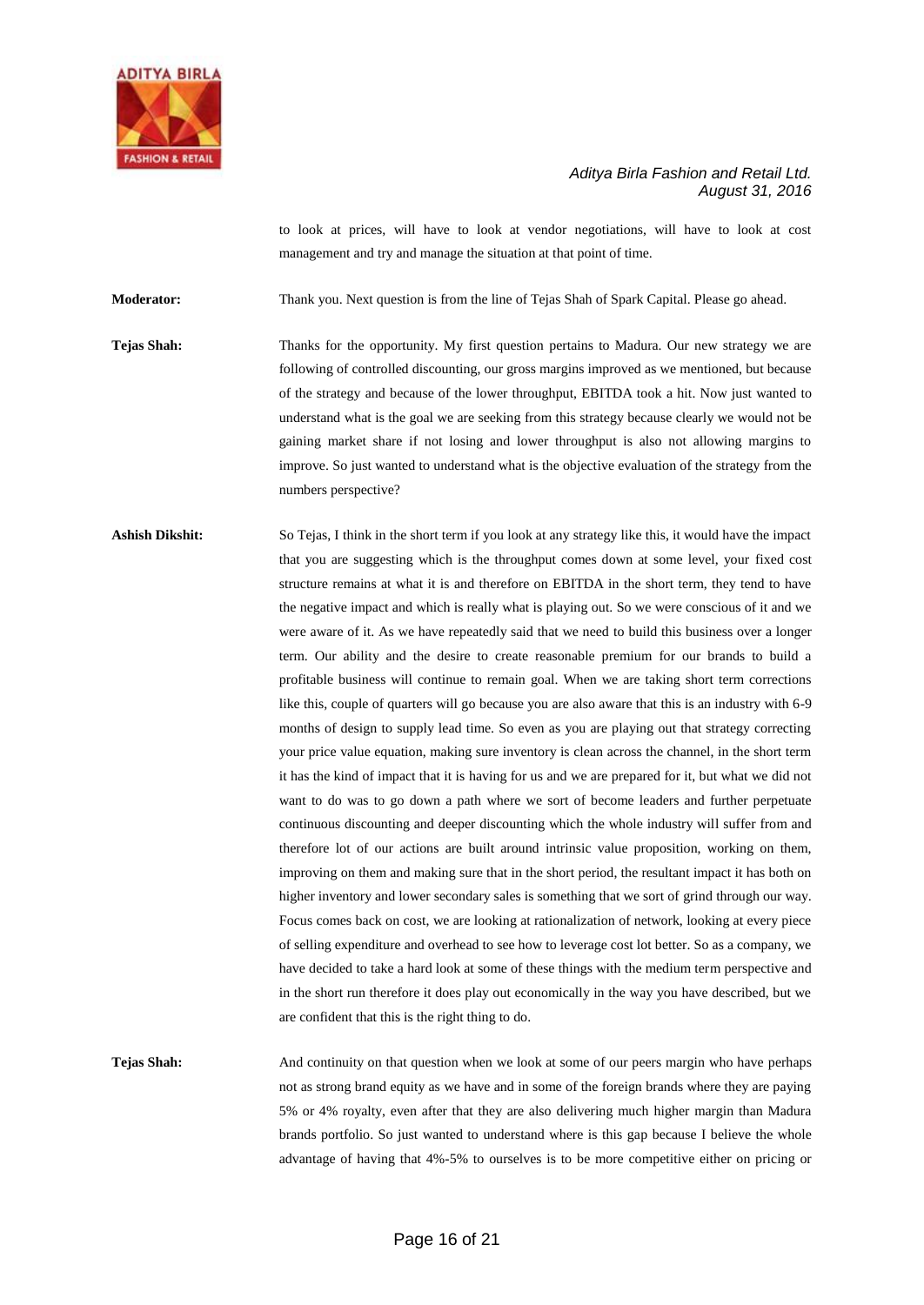

more competitive on the margin side. So just wanted to understand why there is a gap between these two segments of the market?

Ashish Dikshit: So I do not know which segment you are referring to in terms of competition and margin, but let me just comment on our business. We have a portfolio of brands with the varying degree of profitability. We also are continuously and perpetually investing into either younger brands, new product categories, or initiatives like digital and innerwear and therefore the overall mix margin is what we were optimizing at Madura level. Increasingly post consolidation, we are looking at our business at ABFRL as an integrated business where Pantaloons plus Madura margin is what we are looking to optimize. As a large player with the clear desire to grow and play into all spaces, we will have to make sure that the margin mix of the overall play such that we are playing in all the growth segments, creating levers of future growth as well as continuing to optimize on the margin mix. Madura's core brands margin continued to remain healthy and it is one of the healthiest in the industries. I do not know too many people of any size and substance who have that kind of margin in that segment, but our overall mix has obviously impacted at this point of time, but this is something which is what we are trying to correct and that was the first part of my explanation.

**Tejas Shah:** Fair enough and sir lastly, last question on Forever 21, do you have any store rationalization plan in Forever 21 or we would start building business on the current platform itself?

Ashish Dikshit: No, they have very successful set of stores right now, the 12 store network that we have inherited as the part of this acquisition. These are good stores. Over next 3-6 months, we will look at how to make them stronger, but really the focus is on growth. This acquisition is to deliver us market and industry leading growth in the fast fashion women segment. We want to play that game very aggressively and the brand is very strong and therefore we have got a great opportunity in front of us to leverage and fulfill one of the big portfolio brands that existed in the company. We were very positive and I think the only thing we are looking at how to pace our growth and that is something we will absorb in next couple of months and may be able to talk about in next couple of quarters more clearly.

**Moderator:** Thank you. Next question is from the line of Manish Poddar of Religare. Please go ahead.

**Manish Poddar:** Could you give us the volume and the price split for Madura during this quarter, Madura brands?

**Ashish Dikshit:** So on a like-to-like level, our overall volume growth and ASP was practically flat. It was I think half a percent or 1% down and therefore our like-to-like volume was also same as our like-to-like sales growth which is -3%, -3% like-to-like volume decline and about a percentage ASP decline which was resulting into 4% like-to-like sales value decline.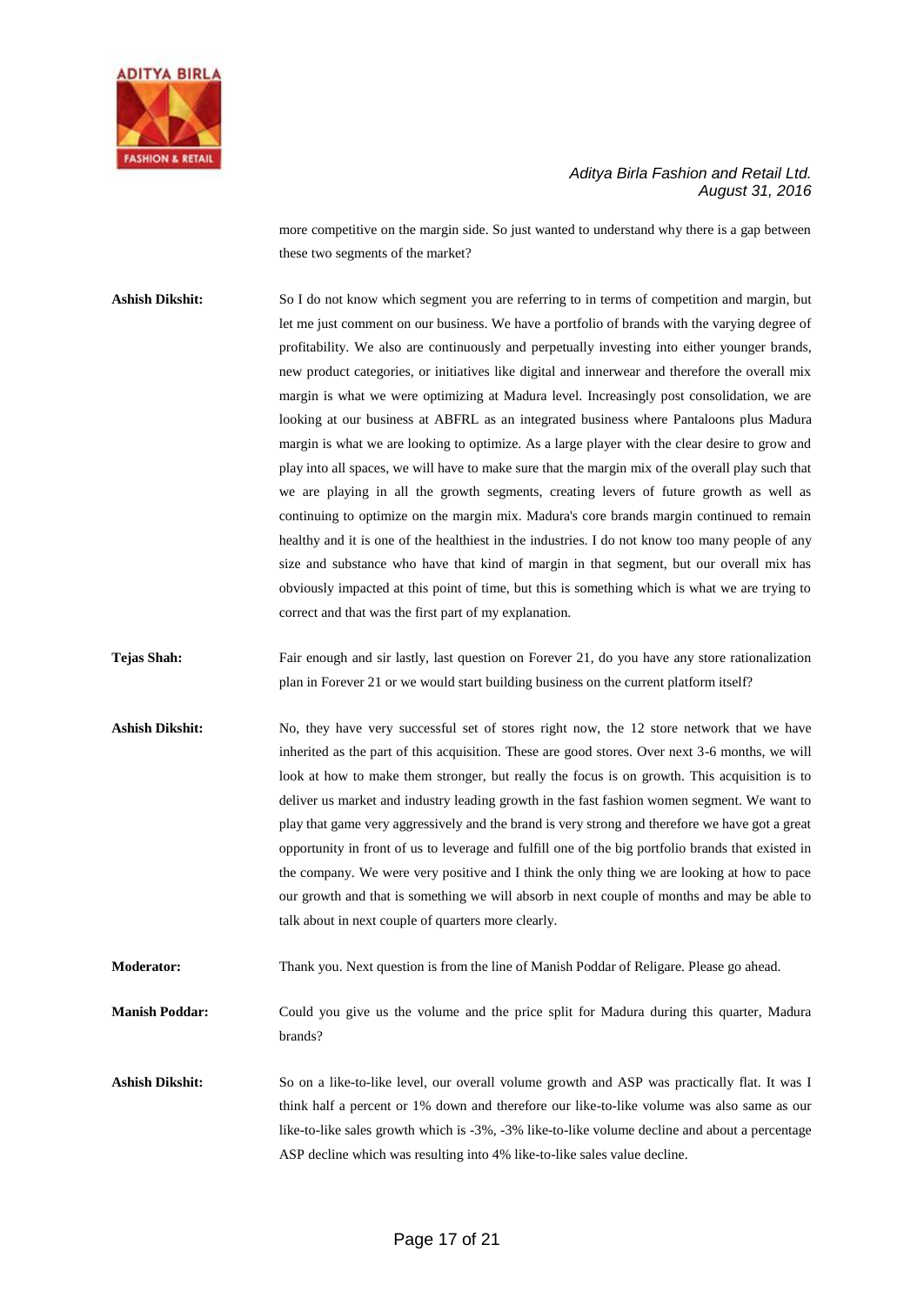

**Manish Poddar:** Sir do you think so that discounting which you have called off in the Madura brands, would it make sense to take this down in FY17 with the industry consolidation and with the market environment being there in the place?

Ashish Dikshit: I think what you are asking is in retrospect that we have done it later than one when we actually did, is that the question?

- **Manish Poddar:** Right.
- **S. Visvanathan:** We were at a phase in the industry last year where every quarter discounting was going up, the level of promotion and average markdown that industry was dealing was very high. I am not saying it has come down, it continues to remain high. We have consciously decided to moderate it, it is not that discount has disappeared. It is just moderation of that and I think we will have to play this balance as we go along in maintaining the premiumness and premium of our brands with the market share objectives and there will be times when you will have to correct it, there is no right time to do it. I think we will have to judge it as we go along and keep adjusting our strategy.
- **Manish Poddar:** How the category growth rates, actually I was just trying to understand because I believe we will be losing market share for sure given the competitors are clocking in at least a double digit growth rate in this period. So would my understanding is correct?
- Ashish Dikshit: Most of our competitors have from what the listed results have early single digit like-to-like growth. So we obviously would have lost some share with the negative growth, but that is something that is conscious and part of the strategy and as I said some of these things required about 3-6 months of inventory correction before we come back, so it does not worry us, it is a part of our strategy that we feel very strongly in. We will be able to come back very quickly because brands are much stronger, brands are very strong and that is the only thing we continue to focus on.

**Manish Poddar:** And if you could give us any guideline or ballpark number for the working capital days let us say going down the line?

**Ashish Dikshit:** We do not give the breakup of working capital, but just to give you a directional sense of what we are trying to do. A part of our strategy of lower markdowns, managing discounts etc. is really not about controlling ourselves, but creating healthy pipeline for our business which means our inventory number of days is something that we are bringing down, we have taken few big calls in both the businesses Pantaloons and Madura, one of the big shifts that we are doing is moving from 2-season cycle to 4-season cycle which allows us to react faster to the market. The attempt is to create a linear supply chain through lower inventory and greater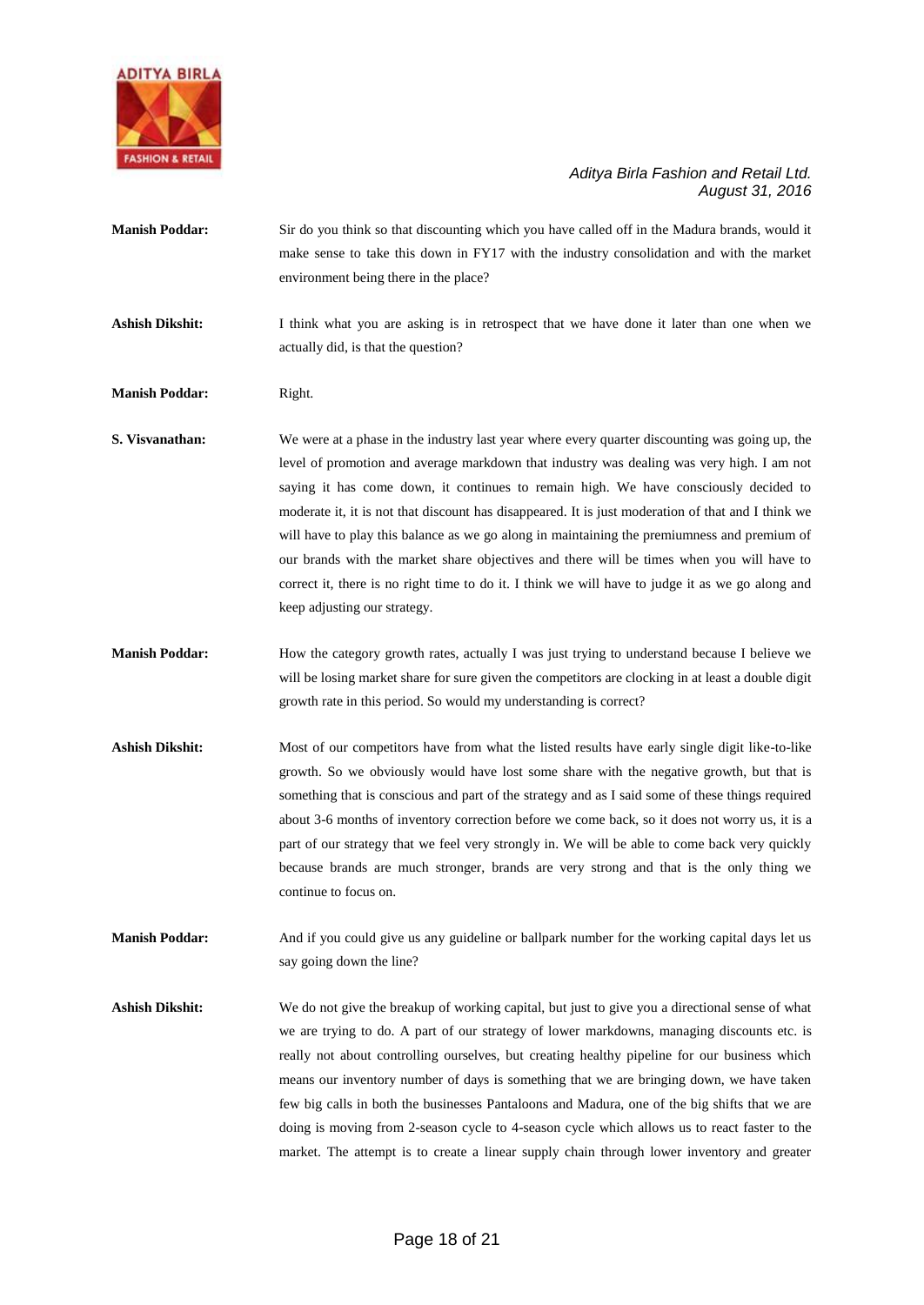

freshness and that is really the objective with which we are approaching the whole supply chain question.

- **Manish Poddar:** And one, but if I may. Right now the average ticket size of Pantaloons roughly for FY16 would be somewhere in the 10,000-10,500 bracket, where do you see this average ticket size going down let us say 2-3 years down the line?
- **S. Visvanathan:** Can you define ticket size, what do you mean by ticket, is it...?
- **Manish Poddar:** Average sales per square feet in terms of that. Sorry, I was talking about the average sales per square feet.
- **S. Visvanathan:** Per annum?
- **Manish Poddar:** Per annum, so that is somewhere around 10,500, where do you see this growing down the line for us, which is given the volume and pricing shift which you are trying to figure out?
- **S. Visvanathan:** I think a lot will also depend on how much of the space additions which happen because as you add the space for the first 12-18 months, the productivity usually is around 70%-80%. So that is also something which we need to keep in mind. Having said that as far as the Q1 is concerned, we have improved our space productivity by almost 10%, but 10,000 is sort of a good benchmark to have. From an industry perspective also if we are able to sort of stick to that despite the additional space on an annual basis, I think we would be happy.
- **Manish Poddar:** Okay great, one final bit if I may squeeze in it. This store addition guidance and the CAPEX, how these numbers will be for let us say FY18 and FY19?

**S. Visvanathan:** It is a bit early in this call to give you that kind of guidance.

**Moderator:** Thank you. The next question is from the line of Tushar Sarda of Athena Investments. Please go ahead.

- **Tushar Sarda:** Thanks for taking my question. I just want to understand because you have said that Pantaloons has grown and the competition is really from e-commerce, so which I assume the lower end of the value, whereas your Madura is the higher end. So is Madura really facing competition from e-commerce or is it the brands like Zara and H&M which is pulling down Madura?
- **Ashish Dikshit:** These brands have not really reached the market that we are present in. Also they operate in the women's wear segment. So Madura has very little in common as far as these brands are concerned both in terms of consumer and product segments apart from the fact that the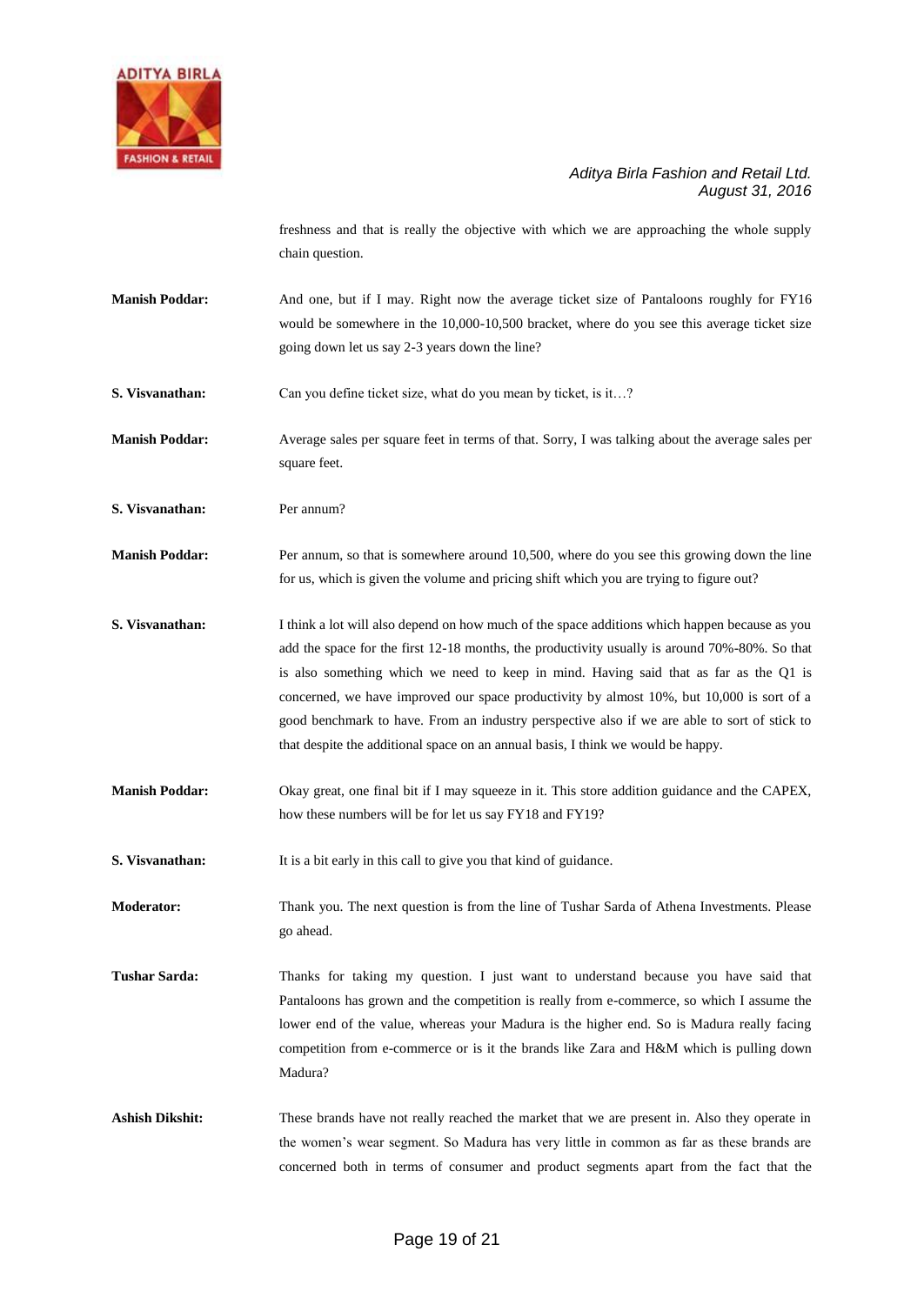

geography is very limited. So that question is not valid as of now, of course going forward as we get into women's wear segment like we have got into Forever 21 etc. we will have to compete for that space, but that will be with a different set of portfolio brands that we will have to play that game.

**Tushar Sarda:** Okay, but the e-commerce competition will really be at the lower end or is it impacting Madura?

**Ashish Dikshit:** See, e-commerce it is not about lower end, e-commerce is about, impact is discount on familiar brands at lower prices and therefore it is lot of premium brands at discounts, not just through ecommerce but even through physical retail which we talked about which affects the overall demand for the full price season. That is a challenge that industry is experiencing.

**Moderator:** Thank you very much. Due to time constraints, we are able to take one last question. The last question is from the line of Pravin Yeolekar of IIFL Enterprises. Please go ahead.

**Prakash Kapadia:** Hi sir. This is Prakash Kapadia. Thanks for taking my question. Sir if you could give us some sense on what percentage of our Madura sales comes from top 10 cities? What are the number of stores which are in top 10 cities for us?

**S. Visvanathan:** I would not have that number right away.

**Prakash Kapadia:** Some ballpark number sir, directionally or as a percentage, rough cut number?

**S. Visvanathan:** Let allow us to come back to you, we will come back to you with a formal number.

**Prakash Kapadia:** Sure and sir if I look at the last annual report, if I look at the ASP, the ASP number for the consolidated entity, Pantaloons and ABFRL put together was 407 crores. So on a sales of 6,000 crores that comes to roughly 6.6% and I think on the call I heard the sales percentage was much lower ASP, so am I missing something, or am I reading something incorrectly.

**Ashish Dikshit:** Can you write to us with that question, we would give you a reply on that because we are not clear what is the last annual report numbers you are using etc. If you write to us, we will give you a written reply on that and clarify it to you.

**Prakash Kapadia:** Okay. I will do that and sir last question is media reports shows us cotton prices are firming up and historically we have seen a positive impact in SSG due to increased cotton prices, so just wanted to get your sense, how easy or how difficult is it to increase prices in the current environment and when was the last price hike for the Madura portfolio, if you could give us some sense that will be helpful?